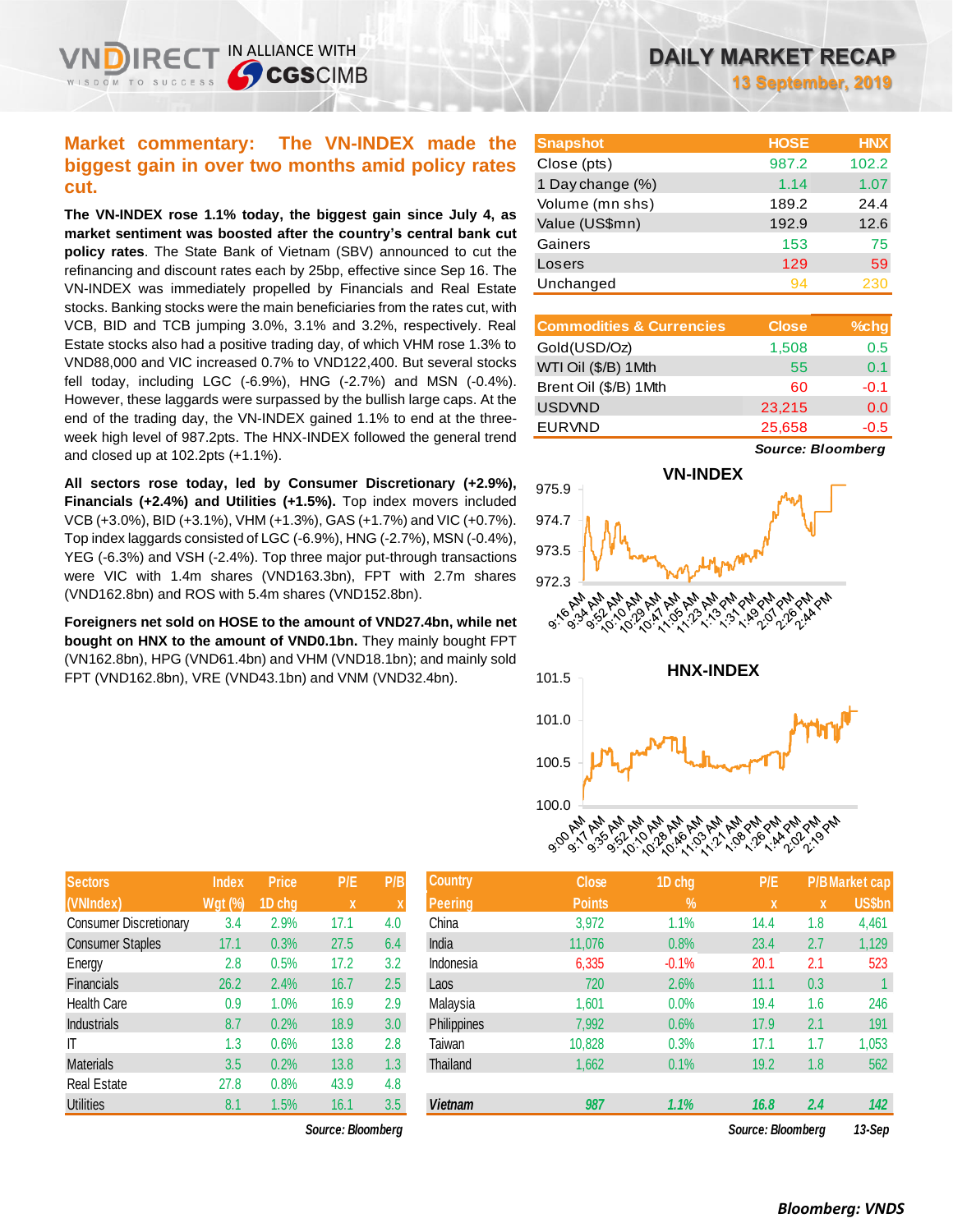### **Market News**

**Oil set for weekly drop as IEA warns OPEC faces looming surplus.** Oil is set for its biggest weekly loss in nearly two months as the International Energy Agency warned of a looming supply glut, while OPEC and its allies urged members to maintain, rather than deepen, output cuts. Futures were little changed in New York, down 2.7% for the week. OPEC+ faces a significant challenge in managing the market in 2020 as production surges from their competitors, according to the IEA. While the Organization of Petroleum Exporting Countries didn't discuss deepening curbs in Abu Dhabi Thursday, it did put pressure on members to implement promised cuts. *(Bloomberg)*

**Industrial conglomerates leave China, head for Vietnam.** The trade tensions between the United States and China, investment flow and next-generation FTAs, including EVFTA, CPTPP and RCEP (which is hoped to be concluded by the end of 2019), all have brought positive influences to Vietnam's industrial market. According to Savills Vietnam, Hanwa, which specializes in making airplane accessories, has moved to Hanoi. Yokowo, specializing in making equipment for motor vehicles, has moved to Ha Nam and Huafu in textiles and garments - to Long An. The manufacturers relocating their factories from China to Vietnam include Goertek (Hong Kong) and TLC. The former, specializing in headphones and phone accessories, will move to Bac Ninh, while the latter, specializing in TVs and electronics, will set up a factory in Binh Duong. The companies which are considering the relocation are Foxconn (Taiwan), Lenovo (China). Sharp, Kyocera, Nintendo and Asics (Japan). The high population and population structure give Vietnam advantages in comparison with other regional countries. In 2018, Vietnam had 94.6m people. Like Indonesia and Malaysia, Vietnam has a young population with the number of people aged over 65 just accounting for 6-7%, while the figure is 11- 12% in China and Thailand. Young people of working age (15-54) account for 60-62% of total population. The figure is nearly the same as Malaysia (57%) and Indonesia (59%) and Vietnam has to compete with the two countries to catch the eyes of big manufacturers considering where to move. However, Vietnam has a big advantage – its GDP growth rate is the highest in Southeast Asia. GDP is expected to reach 6.8% in 2019, higher than the Philippines (6.2%), Indonesia (5.8%), Malaysia (4.5%), Thailand (3.5%) and Singapore (2.4%), according to ADB. Meanwhile, according to WB, the labor cost in the manufacturing sector is very low, just US\$237 a month in 2018, higher than the US\$190 in Indonesia, but much lower than US\$866 in China, US\$924 in Malaysia and US\$412 in Thailand. The cost of building production workshops in Vietnam is very attractive, which is lower than China, India, Malaysia and even Indonesia. The rent of workshops and storehouses in Vietnam is US\$380 per square meter, while it is US\$400-580 per square meter in the other four countries. Vietnam is also attractive thanks to its high industrial production growth index, 9.6% in the first seven months of the year. Vietnam has a high export growth rate to the United States. In the first three months of the year, Vietnam's exports to the country grew by 40.2%. Textile and garment exports alone brought US\$4.4bn and footwear US\$2.0bn. *(Vietnamnet.vn)*

## **Notable Corporate Events**

**Nam Long Investment Corporation (NLG VN) – ownership change:** PYN Elite Fund said it has successfully sold more than 4m shares in Nam Long Investment Corporation since early Aug. After the sales, the fund's ownership in Nam Long Investment has been cut to 4.39%, from 6.20% in late July. *(Ndh.vn)*

*<to be continued>*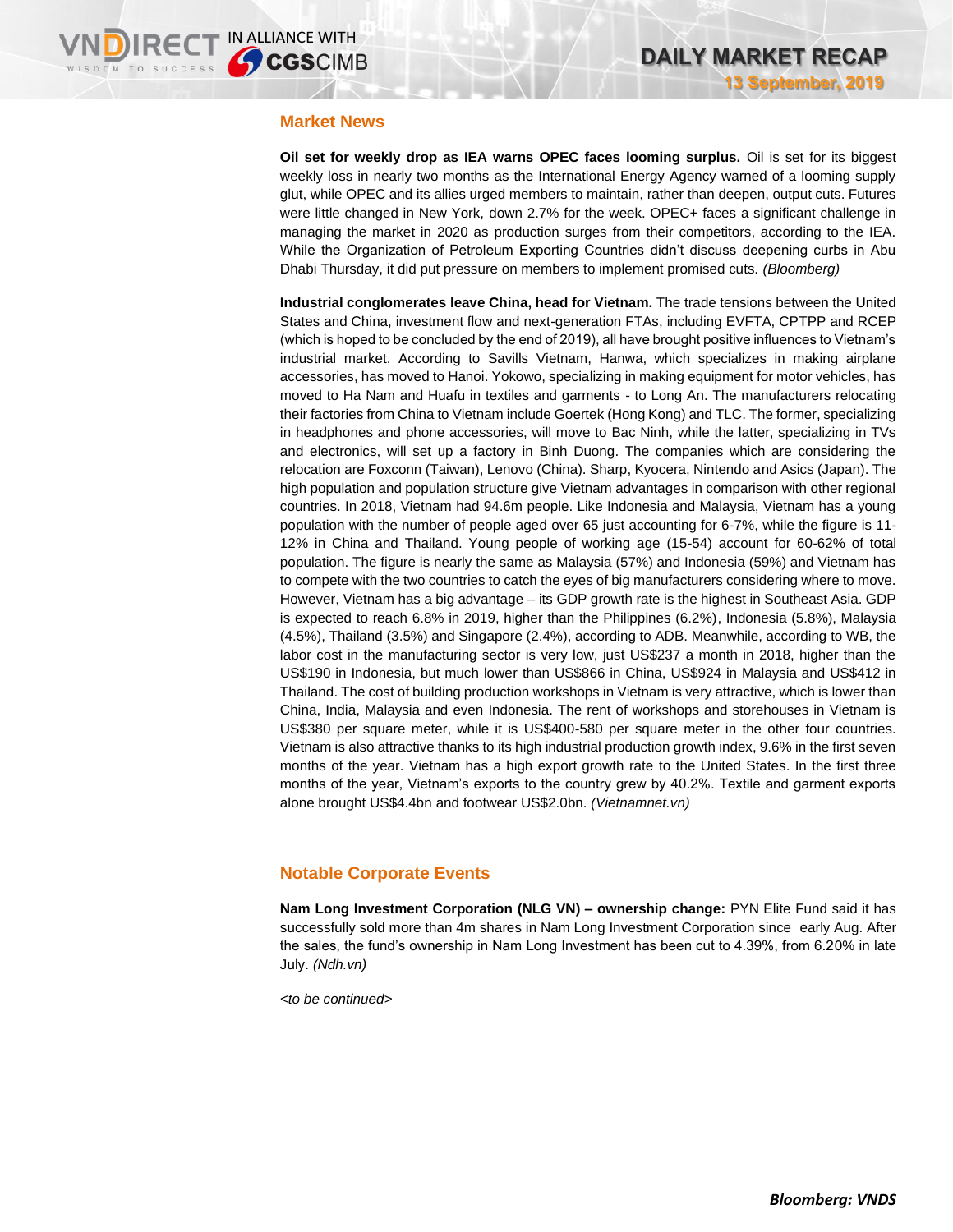**13 September, 2019**

## **COVERAGE SUMMARY**

WISDOM TO SUCCESS

**VNDIRECT IN ALLIANCE WITH** 

| Ticker          | <b>Close</b><br>price | <b>Adjusted</b><br>target<br>price | <b>Dividend</b><br>yield | <b>Potential</b><br>return | <b>Rating</b> | Investment thesis summary/Update                                                                                                                                                                                                                                                                                                                                                                                                                                                                                                       | Latest<br>report |
|-----------------|-----------------------|------------------------------------|--------------------------|----------------------------|---------------|----------------------------------------------------------------------------------------------------------------------------------------------------------------------------------------------------------------------------------------------------------------------------------------------------------------------------------------------------------------------------------------------------------------------------------------------------------------------------------------------------------------------------------------|------------------|
| PC <sub>1</sub> | 21,100                | 24,500                             | 0.0%                     | 16.1%                      | <b>ADD</b>    | 1. Robust backlog in 2019F. According to the company, the total<br>backlog of the grid erection and installation segment is estimated<br>at VND2,829bn at the beginning of 2019<br>2. Promising outlook for hydropower segment. Investments in<br>hydropower have gradually helped improved PC1's earnings<br>quality thanks to high margins and recurring, stable revenues.                                                                                                                                                           | <b>Link</b>      |
| <b>LPB</b>      | 7,600                 | 10,000                             | 0.0%                     | 31.6%                      | ADD           | 1. LPB has embarked on an extensive branch network expansion<br>initiative that is unmatched by other banks.<br>2. Potential for a boost in fee income from bancassurance.<br>3. LPB is considering migrating to HOSE. A listing on HOSE will<br>increase liquidity for LPB<br>4. High dividend yield on a low valuation.                                                                                                                                                                                                              | Link             |
| <b>NLG</b>      | 28,750                | 39,600                             | 1.7%                     | 39.5%                      | <b>ADD</b>    | 1. Project delay has led to haircut of our FY18F presales estimate.<br>2. Project licenses bode well for FY19F launches.<br>3. New land parcel acquired in Dec to support long term growth.<br>1. ACV is a robust long-term bet on the aviation growth story than                                                                                                                                                                                                                                                                      | <b>Link</b>      |
| <b>ACV</b>      | 74,600                | 105,000                            | 0.0%                     | 40.8%                      | ADD           | even a basket of domestic airline stocks.<br>2. MOT's divestment of ACV stake to be a significant catalyst.<br>3. High return on capital and superior growth prospects justify<br>valuation premium.                                                                                                                                                                                                                                                                                                                                   | <b>Link</b>      |
| <b>DPM</b>      | 13,000                | 17,300                             | 7.7%                     | 40.8%                      | <b>ADD</b>    | 1. Core urea business could face near-term margin pressure due<br>to the expected increases in gas input prices, which will outweigh<br>ASP recovery, in our view.<br>2. NH3-NPK project is the earnings growth driver over the next few<br>years, contributing 1.4-2.6tr annually to revenue starting from<br>2018F. However high interest expense and D&A burden could<br>result in annual losses in 2019-20F.<br>3. Pending VAT policy change in Vietnam is expected to boost<br>DPM's gross margin by 2-3% pts from 2019F onwards. | Link             |
| QNS             | 30,300                | 44,300                             | 1.7%                     | 47.9%                      | ADD           | 1. QNS is the leading branded soymilk player in Vietnam and a<br>major sugar producer.<br>2. The company commanded 82% market share of the packaged<br>soymilk market and accounted for around 10% of total nationwide<br>sugar supply in 2017.                                                                                                                                                                                                                                                                                        | Link             |
| <b>LTG</b>      | 23,400                | 27,300                             | 6.8%                     | 23.5%                      | <b>ADD</b>    | 1. Market leader in the CPC segment with 21% market share (vs.<br>second largest player VFG with 8.3% market share). LTG could<br>easily maintain the market leadership in the segment thanks to (1)<br>extensive distribution network, and (2) established long-term<br>relationships with suppliers.<br>2. Long-term strategy is to focus on the Agrifood segment with<br>high potential in export markets such as China, Philippines,<br>Indonesia, etc.<br>3. LTG is trading far below its domestic peers.                         | Link             |
| VCB             | 81,900                | 83,200                             | 1.0%                     | 2.6%                       | <b>HOLD</b>   | 1. Solid core earnings growth with earnings from divestment and<br>bancassurance deals creating uncaptured upside<br>2. Strongly positioned to penetrate the retail banking segment.<br>3. Well-regarded bank with best-in-class asset quality and strong<br>deposit franchise.<br>4. Successful private placement enhanced capital buffers.                                                                                                                                                                                           | <u>Link</u>      |
| <b>MBB</b>      | 23,300                | 34,000                             | 0.0%                     | 45.9%                      | <b>ADD</b>    | 1. Solid earnings on improving NIM and strong fee income growth<br>with huge room to continue to boost asset yields.<br>2. Continued shift towards retail lending supports NIM expansion.<br>3. Dynamic strategy to boost fee income.<br>4. Prudent risk management evinced by a clean balance sheet                                                                                                                                                                                                                                   | Link             |
| <b>VPB</b>      | 20,700                | 21,200                             | 0.0%                     | 2.4%                       | <b>HOLD</b>   | 1. The leading market player in consumer finance with high returns<br>on capital.<br>2. Stricter credit controls hampered earnings growth in FY18.<br>3. More digitalisation initiatives to grow fee income and cut costs.<br>VPB has launched a new digital platform in SME banking, retail<br>banking and consumer finance.                                                                                                                                                                                                          | <b>Link</b>      |
| <b>TCM</b>      | 22,650                | 28,200                             | 2.3%                     | 26.8%                      | <b>ADD</b>    | 1. The only vertically-integrated textile manufacturer in Vietnam.<br>2. Sears's bankruptcy will dent FY18 and FY19F earnings.<br>3. EVFTA is expected to confer a competitive advantage to TCM<br>due to "Fabric forward Rules of Origin"                                                                                                                                                                                                                                                                                             | <b>Link</b>      |
| <b>HPG</b>      | 22,600                | 26,139                             | 0.0%                     | 15.7%                      | ADD           | 1. We believe HPG will further consolidate its domestic market<br>share.<br>2. Higher sales volume but lower ASP<br>3. Slight delay and capex overruns on the second phase of Dung<br>Quat Steel Complex project.                                                                                                                                                                                                                                                                                                                      | <b>Link</b>      |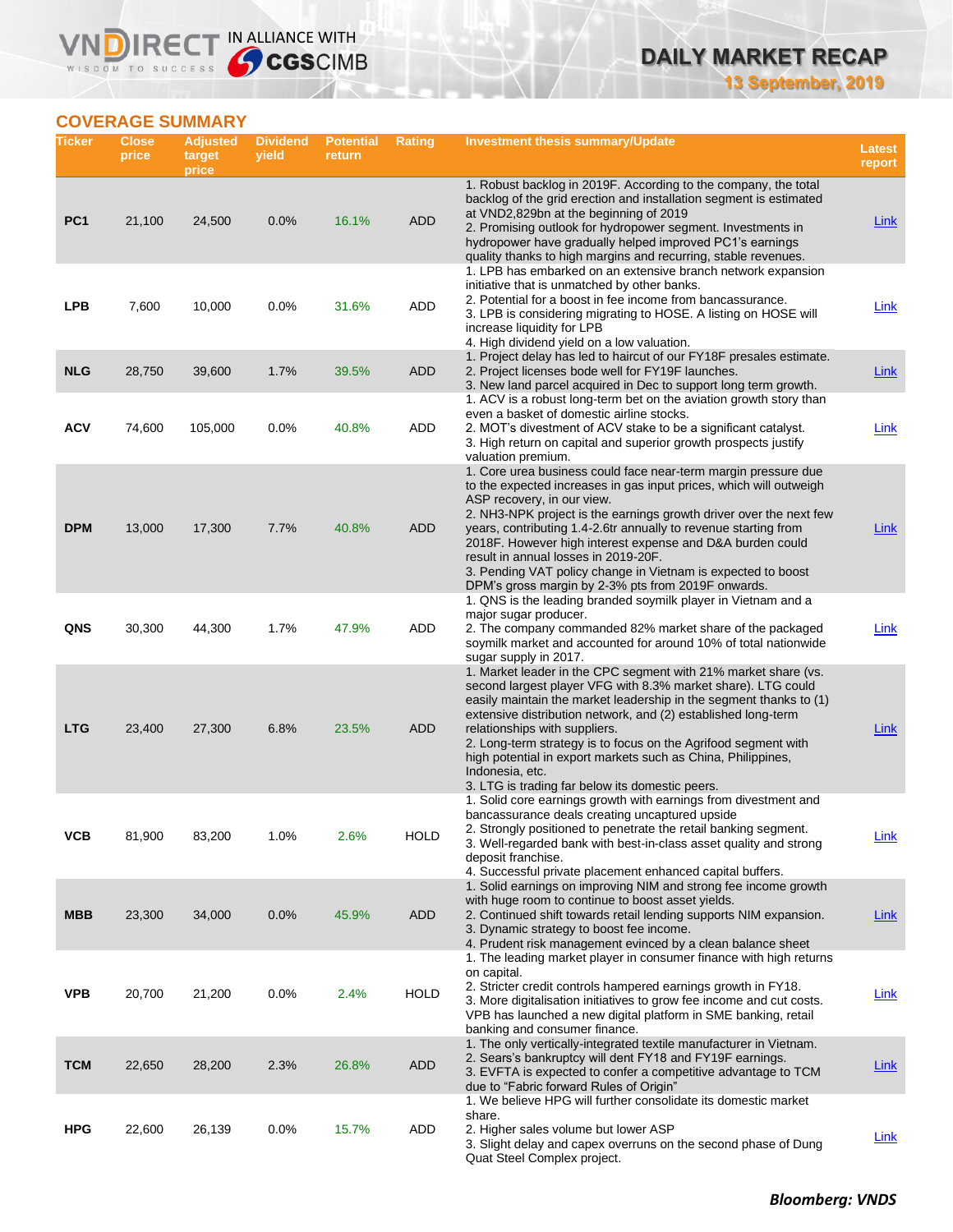**13 September, 2019**

| Ticker     | <b>Close</b><br>price | <b>Adjusted</b><br>target<br>price | <b>Dividend</b><br>yield | <b>Potential</b><br>return | Rating        | Investment thesis summary/Update                                                                                                                                                                                                                                                                                                                                                                                                                                                    | Latest<br>report |
|------------|-----------------------|------------------------------------|--------------------------|----------------------------|---------------|-------------------------------------------------------------------------------------------------------------------------------------------------------------------------------------------------------------------------------------------------------------------------------------------------------------------------------------------------------------------------------------------------------------------------------------------------------------------------------------|------------------|
| <b>PVT</b> | 18,200                | 21,000                             | 5.7%                     | 21.1%                      | <b>ADD</b>    | 1. A beneficiary of secular oil and gas demand growth in Vietnam<br>with stable cash flow and a robust business model.<br>2. PVT boasts a stable business model with assured annual<br>transportation volumes and long-term charter rates.<br>3. We see the ongoing fleet rejuvenation benefitting PVT's long-<br>term prospects.                                                                                                                                                   | Link             |
| <b>STK</b> | 21,200                | 25,200                             | 7.1%                     | 26.0%                      | ADD           | 1. Second-largest synthetic fiber manufacturer in Vietnam.<br>2. STK is a direct beneficiary of CPTPP and the US-China trade<br>war.<br>3. Trang Bang 5 (TB5) project's commercial operations will start in<br>1Q19F.                                                                                                                                                                                                                                                               | Link             |
| <b>AAA</b> | 16,350                | 25,300                             | 12.4%                    | 67.2%                      | <b>ADD</b>    | 1. AAA is the largest plastic packaging manufacturer and exporter<br>in South East Asia, with current production capacity of 8,000<br>tonnes/month.<br>2. AAA will be able to capture market share globally in countries<br>such as Japan and the U.S.<br>3. AAA aims to expand its production and adopt effective cost<br>controls.                                                                                                                                                | Link             |
| <b>PNJ</b> | 82,000                | 88,000                             | 2.8%                     | 10.1%                      | <b>HOLD</b>   | 1. PNJ is leading the jewellery market in Vietnam with an<br>estimated 30% market share in the branded segment in 2018, per<br>management.<br>2. Extensive store network and still expanding.<br>3. Sustained momentum at PNJ Gold and anticipated turnaround<br>at PNJ Silver to drive strong topline growth.                                                                                                                                                                      | <b>Link</b>      |
| <b>KDH</b> | 23,950                | 28,300                             | 2.1%                     | 20.2%                      | <b>ADD</b>    | 1. KDH owns 500ha land bank in the inner city area of HCMC<br>following its recent merger with Binh Chanh Construction &<br>Investment (BCI, Unlisted).<br>2. Its strategy to develop mid-range condos and gated townhouse<br>communities makes for a diversified range of products and lowers<br>market risk.<br>3. We believe KDH's high quality housing developments have<br>helped it to establish its brand name among prospective buyers,<br>driving strong sales absorption. | Link             |
| <b>DCM</b> | 8,400                 | 9,900                              | 10.7%                    | 28.6%                      | ADD           | 1. Parent company PVN guarantees 12% ROE for the company's<br>urea operations in FY15-18F, protecting DCM from adverse<br>market movements.<br>2. Changes to Vietnam's VAT policy in 2018-19F could help<br>expand DCM's gross margin by 3-4% from 2019F onwards, in our<br>view.<br>3. Uncertainty around 2019F input gas price policy, however, is a<br>major risk that could counter positive effects of VAT policy change.                                                      | Link             |
| <b>VTP</b> | 132,000               | 111,000                            | 1.1%                     | $-14.8%$                   | <b>REDUCE</b> | 1. High growth company in a fast-evolving industry.<br>2. VTP's market share gains can be attributed to advanced<br>technology and strong infrastructure.<br>3. VTP's core sales is expected to grow at a CAGR of 48.5% to<br>2020.<br>4. Healthy financial status with strong cash reserves and high<br>ROE.                                                                                                                                                                       | Link             |
| <b>ACB</b> | 22,600                | 30,400                             | 4.4%                     | 38.9%                      | ADD           | 1. Well-established retail brand name and customer base.<br>2. Large retail customer base enables a strong fee income<br>franchise.<br>3. Legacy issues resolved, resulting in a healthy balance sheet.                                                                                                                                                                                                                                                                             | <b>Link</b>      |
| <b>GAS</b> | 101,000               | 105,700                            | 5.7%                     | 10.4%                      | <b>HOLD</b>   | 1. Flat oil price outlook could weigh on sales growth<br>2. Depleting gas supply puts pressure on input costs<br>3. Demand and capacity expansion to partly offset rising costs                                                                                                                                                                                                                                                                                                     | <b>Link</b>      |
| <b>PVS</b> | 19,500                | 24,600                             | 3.6%                     | 29.7%                      | ADD           | 1. A diversified oilfield services company with strong financial<br>health<br>2. Key beneficiary of Vietnam's push for renewed dry gas reserves<br>3. Strong earnings growth expected in FY18-21F                                                                                                                                                                                                                                                                                   | <b>Link</b>      |
| <b>PVD</b> | 17,600                | 17,400                             | 0.0%                     | $-1.1%$                    | <b>HOLD</b>   | 1. PVD's rig fleet as young enough to benefit from anticipated<br>global oilfield services market upturn<br>2. We differ in expecting PVD's profitability to turn around in FY19-<br>21F                                                                                                                                                                                                                                                                                            | <b>Link</b>      |
| MSH        | 56,500                | 66,600                             | 6.5%                     | 24.4%                      | ADD           | 1. MSH leads position in apparel manufacturing industry, solidified<br>by a strong customer base of global premium fashion brands.<br>2. A change in product mix with larger contribution from high-<br>margin FOB (Free on Board) apparel production is expected to be<br>the near-term growth driver.                                                                                                                                                                             | <b>Link</b>      |

**VNDIRECT IN ALLIANCE WITH** 

WISDOM TO SUCCESS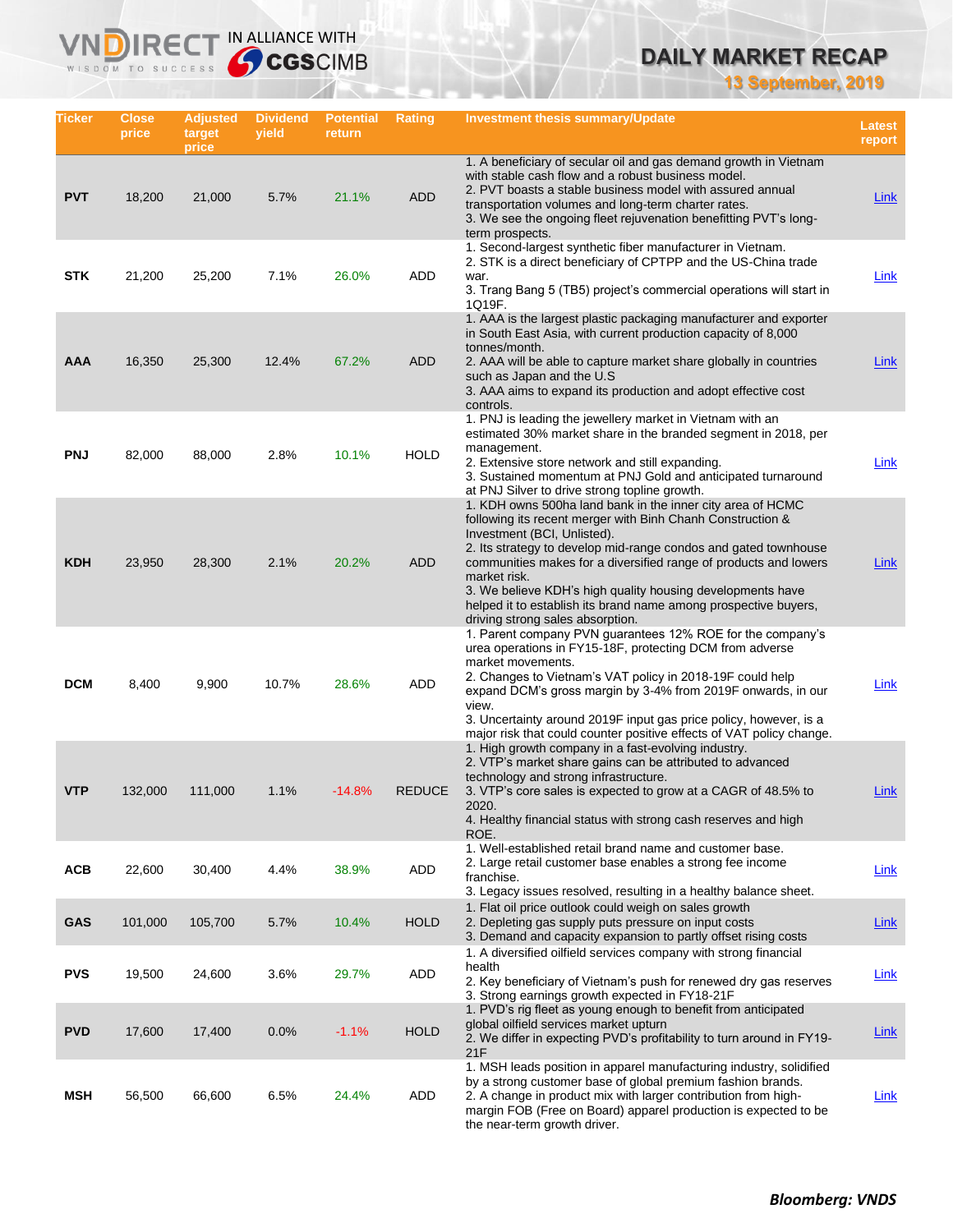**13 September, 2019**

| <b>Ticker</b> | Close,<br>price | <b>Adjusted</b><br>target<br>price | <b>Dividend</b><br>yield | <b>Potential</b><br>return | <b>Rating</b> | <b>Investment thesis summary/Update</b>                                                                                                                                                                                                                                                                                                             | <b>Latest</b><br>report |
|---------------|-----------------|------------------------------------|--------------------------|----------------------------|---------------|-----------------------------------------------------------------------------------------------------------------------------------------------------------------------------------------------------------------------------------------------------------------------------------------------------------------------------------------------------|-------------------------|
| <b>MWG</b>    | 122,400         | 140,700                            | 1.2%                     | 16.2%                      | <b>ADD</b>    | 1. Mobile World Investment Corporation (MWG) is the largest<br>consumer electronics retailer in term of both revenue and<br>earnings.<br>2. We see long-term potential in the grocery retail business,<br>underpinned by: 1) high-growth segment to lure both local and<br>foreign retailers; and 2) improving performance of BHX in late-<br>2018. | Link                    |
| <b>POW</b>    | 12,650          | 18,334                             | 0.0%                     | 44.9%                      | ADD           | 1. The leading gas-fired power producer in Vietnam<br>2. Riding the anticipated power shortage in the South of Vietnam<br>3. Well-positioned to excel in the competitive electricity market<br>4. Vigorous 2019F outlook, solid EPS growth of 16.6% over FY18-<br>21F                                                                               | Link                    |
| <b>TCB</b>    | 22,650          | 27,400                             | 0.0%                     | 21.0%                      | <b>ADD</b>    | 1. Unique ecosystem banking approach that is unmatched by<br>rivals.<br>2. TCB has the strongest and most diversified non-II franchise.<br>3. Advanced technology enables customer-centric system.<br>4. Potential re-rating catalysts and downside risks.                                                                                          | Link                    |
| <b>PPC</b>    | 25,450          | 27,879                             | 9.9%                     | 19.4%                      | ADD           | 1. Stable operation despite its aged power plants<br>2. Reduced exposure to coal shortage risk<br>3. Decent dividend story                                                                                                                                                                                                                          | Link                    |
| <b>VIB</b>    | 17,600          | 21,200                             | 2.8%                     | 23.3%                      | <b>ADD</b>    | 1. Rising retail lending exposure bolstered earning growth<br>2. VIB is active in product innovation and technology development                                                                                                                                                                                                                     | <b>Link</b>             |

**VNDIRECT IN ALLIANCE WITH**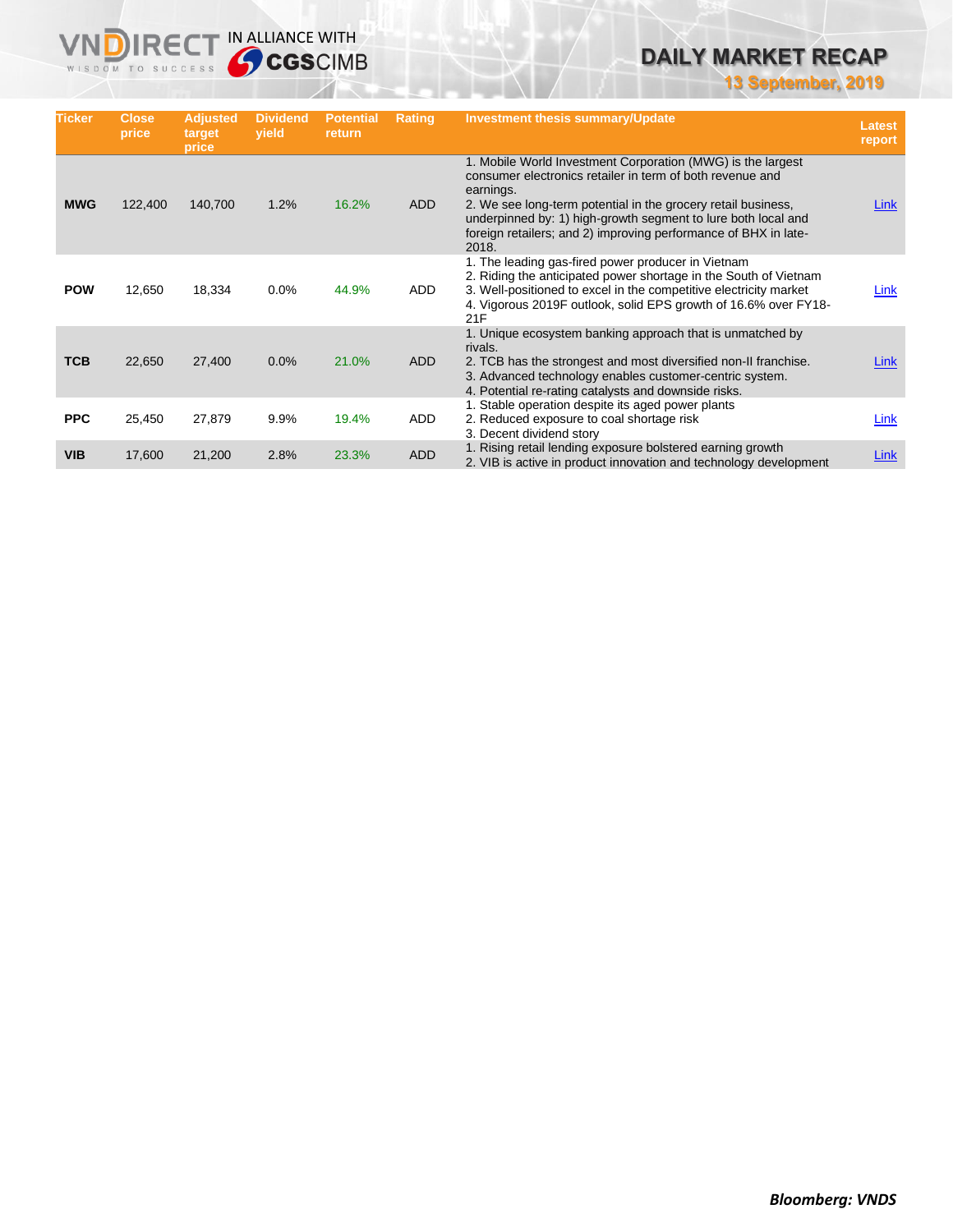## **MARKET MOVEMENTS**

WISDOM TO SUCCESS

| <b>HOSE</b>        |              |       |      |         |              |
|--------------------|--------------|-------|------|---------|--------------|
| <b>Top gainers</b> |              |       |      |         | <b>VND</b>   |
| <b>Ticker</b>      | Last         | Chq   | %chq | Vol.    | <b>Index</b> |
|                    | <b>Price</b> |       |      |         | impact       |
| <b>CIG</b>         | 2.140        | 140   | 7.00 | 19,520  | 0.001        |
| <b>FRT</b>         | 46,000       | 3,000 | 6.98 | 243.920 | 0.070        |
| VMD                | 21,500       | 1,400 | 6.97 | 20      | 0.006        |
| <b>VSI</b>         | 23,050       | 1,500 | 6.96 | 430     | 0.006        |
| HSL                | 9,840        | 640   | 6.96 | 1.29MLN | 0.003        |

NDIRECT IN ALLIANCE WITH

| <b>Top losers</b> |              |          |         |         | <b>VND</b>   |
|-------------------|--------------|----------|---------|---------|--------------|
| <b>Ticker</b>     | Last         | Cha      | %chq    | Vol.    | <b>Index</b> |
|                   | <b>Price</b> |          |         |         | impact       |
| <b>VPS</b>        | 10,700       | $-800$   | $-6.96$ | 20      | $-0.006$     |
| <b>LGC</b>        | 36,300       | $-2,700$ | $-6.92$ | 20      | $-0.154$     |
| <b>FTM</b>        | 5,300        | $-390$   | $-6.85$ | 666,000 | $-0.006$     |
| <b>TTE</b>        | 12,250       | $-900$   | $-6.84$ | 40      | $-0.008$     |
| AGF               | 2,890        | $-210$   | $-6.77$ | 2,160   | $-0.002$     |

| <b>Top index movers</b> |              |       |         |         |              |  |  |
|-------------------------|--------------|-------|---------|---------|--------------|--|--|
| <b>Ticker</b>           | Last         | Cha   | $%$ chq | Vol.    | <b>Index</b> |  |  |
|                         | <b>Price</b> |       |         |         | impact       |  |  |
| <b>VCB</b>              | 81,900       | 2,400 | 3.02    | 1.41MLN | 2.628        |  |  |
| <b>BID</b>              | 39,850       | 1,200 | 3.10    | 2.30MLN | 1.211        |  |  |
| <b>VHM</b>              | 88,000       | 1,100 | 1.27    | 361,780 | 1.088        |  |  |
| <b>GAS</b>              | 101,000      | 1,700 | 1.71    | 260,180 | 0.961        |  |  |
| VIС                     | 122,400      | 900   | 0.74    | 278,500 | 0.889        |  |  |

| <b>Top index laggers</b> |              |          |         |         |              |  |  |
|--------------------------|--------------|----------|---------|---------|--------------|--|--|
| <b>Ticker</b>            | Last         | Cha      | %chq    | Vol.    | <b>Index</b> |  |  |
|                          | <b>Price</b> |          |         |         | impact       |  |  |
| <b>LGC</b>               | 36,300       | $-2,700$ | $-6.92$ | 20      | $-0.154$     |  |  |
| <b>HNG</b>               | 16,500       | $-450$   | $-2.65$ | 570,730 | $-0.147$     |  |  |
| <b>MSN</b>               | 76,500       | $-300$   | $-0.39$ | 432.610 | $-0.104$     |  |  |
| <b>YEG</b>               | 57,900       | $-3,900$ | $-6.31$ | 180,690 | $-0.036$     |  |  |
| <b>VSH</b>               | 18,550       | $-450$   | $-2.37$ | 4,450   | $-0.027$     |  |  |

| <b>Top liquidity</b> |              |        |         |         | <b>VND</b>   |
|----------------------|--------------|--------|---------|---------|--------------|
| <b>Ticker</b>        | Last         | Cha    | %chq    | Val.    | <b>Index</b> |
|                      | <b>Price</b> |        |         | (VNDbn) | impact       |
| <b>ROS</b>           | 26,550       | $-150$ | $-0.56$ | 382     | $-0.025$     |
| <b>MWG</b>           | 122,400      | 5,600  | 4.79    | 312     | 0.733        |
| <b>MBB</b>           | 23.300       | 200    | 0.87    | 174     | 0.128        |
| <b>CTG</b>           | 20,850       | 700    | 3.47    | 131     | 0.770        |
| <b>TCB</b>           | 22,650       | 700    | 3.19    | 124     | 0.723        |

| <b>HOSE</b>        |              |       |         |         |              |                    |              | <b>HNX</b> |       |        |              |
|--------------------|--------------|-------|---------|---------|--------------|--------------------|--------------|------------|-------|--------|--------------|
| <b>Top gainers</b> |              |       |         |         | <b>VND</b>   | <b>Top gainers</b> |              |            |       |        | <b>VND</b>   |
| Ticker             | Last         | Chg   | $%$ chg | Vol.    | <b>Index</b> | Ticker             | Last         | Chg        | %chq  | Vol.   | <b>Index</b> |
|                    | <b>Price</b> |       |         |         | impact       |                    | <b>Price</b> |            |       |        | impact       |
| CIG                | 2,140        | 140   | 7.00    | 19.520  | 0.001        | <b>DPS</b>         | 500          | 100        | 25.00 | 3,500  | 0.003        |
| <b>FRT</b>         | 46,000       | 3,000 | 6.98    | 243.920 | 0.070        | <b>DST</b>         | 1,000        | 100        | 11.11 | 87,500 | 0.003        |
| <b>VMD</b>         | 21,500       | 1,400 | 6.97    | 20      | 0.006        | KMT                | 8,900        | 800        | 9.88  | 100    | 0.002        |
| <b>VSI</b>         | 23,050       | 1,500 | 6.96    | 430     | 0.006        | QHD                | 17,200       | 1,500      | 9.55  | 300    | 0.006        |
| HSL                | 9,840        | 640   | 6.96    | 1.29MLN | 0.003        | <b>MBG</b>         | 18,400       | 1,600      | 9.52  | 36,900 | 0.032        |
|                    |              |       |         |         |              |                    |              |            |       |        |              |

| <b>Top losers</b> |              |          |         |         | <b>VND</b>   | <b>VND</b><br>Top losers |              |          |          |         |              |  |
|-------------------|--------------|----------|---------|---------|--------------|--------------------------|--------------|----------|----------|---------|--------------|--|
| <b>Ticker</b>     | Last         | Chg      | %chq    | Vol.    | <b>Index</b> | Ticker                   | Last         | Chg      | $%$ chq  | Vol.    | <b>Index</b> |  |
|                   | <b>Price</b> |          |         |         | impact       |                          | <b>Price</b> |          |          |         | impact       |  |
| VPS               | 10.700       | $-800$   | $-6.96$ | 20      | $-0.006$     | HCC                      | 13,400       | $-600$   | $-20.24$ | 27,200  | $-0.009$     |  |
| LGC               | 36,300       | $-2,700$ | $-6.92$ | 20      | $-0.154$     | <b>ACM</b>               | 400          | $-100$   | $-20.00$ | 153,200 | $-0.005$     |  |
| FTM               | 5,300        | $-390$   | $-6.85$ | 666,000 | $-0.006$     | <b>NHP</b>               | 500          | $-100$   | $-16.67$ | 5,200   | $-0.002$     |  |
| TTE               | 12,250       | $-900$   | $-6.84$ | 40      | $-0.008$     | <b>HVA</b>               | 900          | $-100$   | $-10.00$ | 66,000  | $-0.001$     |  |
| AGF               | 2,890        | $-210$   | $-6.77$ | 2,160   | $-0.002$     | DPC.                     | 14,500       | $-1,600$ | $-9.94$  | 1,300   | $-0.002$     |  |
|                   |              |          |         |         |              |                          |              |          |          |         |              |  |

| <b>Top index movers</b> |                      |       |      |         | <b>VND</b>             | Top index movers |                      |       |         |         | <b>VND</b>             |
|-------------------------|----------------------|-------|------|---------|------------------------|------------------|----------------------|-------|---------|---------|------------------------|
| <b>Ticker</b>           | Last<br><b>Price</b> | Chg   | %chq | Vol.    | <b>Index</b><br>impact | Ticker           | Last<br><b>Price</b> | Chg   | $%$ chq | Vol.    | <b>Index</b><br>impact |
| VCB                     | 81.900               | 2.400 | 3.02 | 1.41MLN | 2.628                  | ACB              | 22,600               | 400   | 1.80    | 1.32MLN | 0.669                  |
| <b>BID</b>              | 39,850               | 1.200 | 3.10 | 2.30MLN | 1.211                  | <b>SHB</b>       | 6,300                | 100   | 1.61    | 3.72MLN | 0.114                  |
| VHM                     | 88,000               | 1.100 | 1.27 | 361.780 | 1.088                  | DGC              | 26,800               | 1.100 | 4.28    | 124.500 | 0.086                  |
| <b>GAS</b>              | 101.000              | 1.700 | 1.71 | 260.180 | 0.961                  | <b>SHS</b>       | 7,300                | 600   | 8.96    | 1.30MLN | 0.085                  |
| VIC                     | 122.400              | 900   | 0.74 | 278,500 | 0.889                  | <b>NVB</b>       | 7,300                | 100   | 1.39    | 12.700  | 0.039                  |

| <b>Top index laggers</b> |          |         |         | <b>VND</b>   | <b>VND</b><br><b>Top index laggers</b> |              |          |         |         |              |  |
|--------------------------|----------|---------|---------|--------------|----------------------------------------|--------------|----------|---------|---------|--------------|--|
| Last                     | Chg      | %chq    | Vol.    | <b>Index</b> | Ticker                                 | Last         | Chg      | $%$ chq | Vol.    | <b>Index</b> |  |
| <b>Price</b>             |          |         |         | impact       |                                        | <b>Price</b> |          |         |         | impact       |  |
| 36,300                   | $-2,700$ | $-6.92$ | 20      | $-0.154$     | <b>PVS</b>                             | 19.500       | $-200$   | $-1.02$ | .66MLN  | $-0.050$     |  |
| 16.500                   | $-450$   | $-2.65$ | 570.730 | $-0.147$     | PHP                                    | 11,000       | $-800$   | $-6.78$ | 20,500  | $-0.027$     |  |
| 76,500                   | $-300$   | $-0.39$ | 432.610 | $-0.104$     | HUT                                    | 2,200        | $-100$   | $-4.35$ | 286.300 | $-0.021$     |  |
| 57,900                   | $-3,900$ | $-6.31$ | 180.690 | $-0.036$     | <b>TKC</b>                             | 16,200       | $-1.700$ | $-9.50$ | 100     | $-0.013$     |  |
| 18,550                   | $-450$   | $-2.37$ | 4,450   | $-0.027$     | <b>IDV</b>                             | 37,000       | $-1,200$ | $-3.14$ | 1.400   | $-0.013$     |  |
|                          |          |         |         |              |                                        |              |          |         |         |              |  |

| <b>Top liquidity</b> |              |                                        |         |         | <b>VND</b> | <b>Top liquidity</b> |              |        |         |                   | <b>VND</b>   |
|----------------------|--------------|----------------------------------------|---------|---------|------------|----------------------|--------------|--------|---------|-------------------|--------------|
| <b>Ticker</b>        | Last         | Val.<br>$%$ chq<br><b>Index</b><br>Chg |         |         |            |                      | Last         | Chg    | $%$ chq | Val.              | <b>Index</b> |
|                      | <b>Price</b> |                                        |         | (VNDbn) | impact     |                      | <b>Price</b> |        |         | (VNDbn)           | impact       |
| ROS                  | 26,550       | $-150$                                 | $-0.56$ | 382     | $-0.025$   | <b>PVS</b>           | 19,500       | $-200$ | $-1.02$ | 33                | $-0.050$     |
| <b>MWG</b>           | 122,400      | 5,600                                  | 4.79    | 312     | 0.733      | <b>ACB</b>           | 22,600       | 400    | 1.80    | 30                | 0.669        |
| MBB                  | 23,300       | 200                                    | 0.87    | 174     | 0.128      | <b>SHB</b>           | 6,300        | 100    | 1.61    | 23                | 0.114        |
| <b>CTG</b>           | 20,850       | 700                                    | 3.47    | 131     | 0.770      | <b>CEO</b>           | 10,300       | 0      | 0.00    | 16                | 0.000        |
| TCB                  | 22,650       | 700                                    | 3.19    | 124     | 0.723      | VCS                  | 87,800       | 1,100  | 1.27    | 14                | 0.037        |
|                      |              |                                        |         |         |            |                      |              |        |         | Source: Bloomberg |              |

*Source: Bloomberg*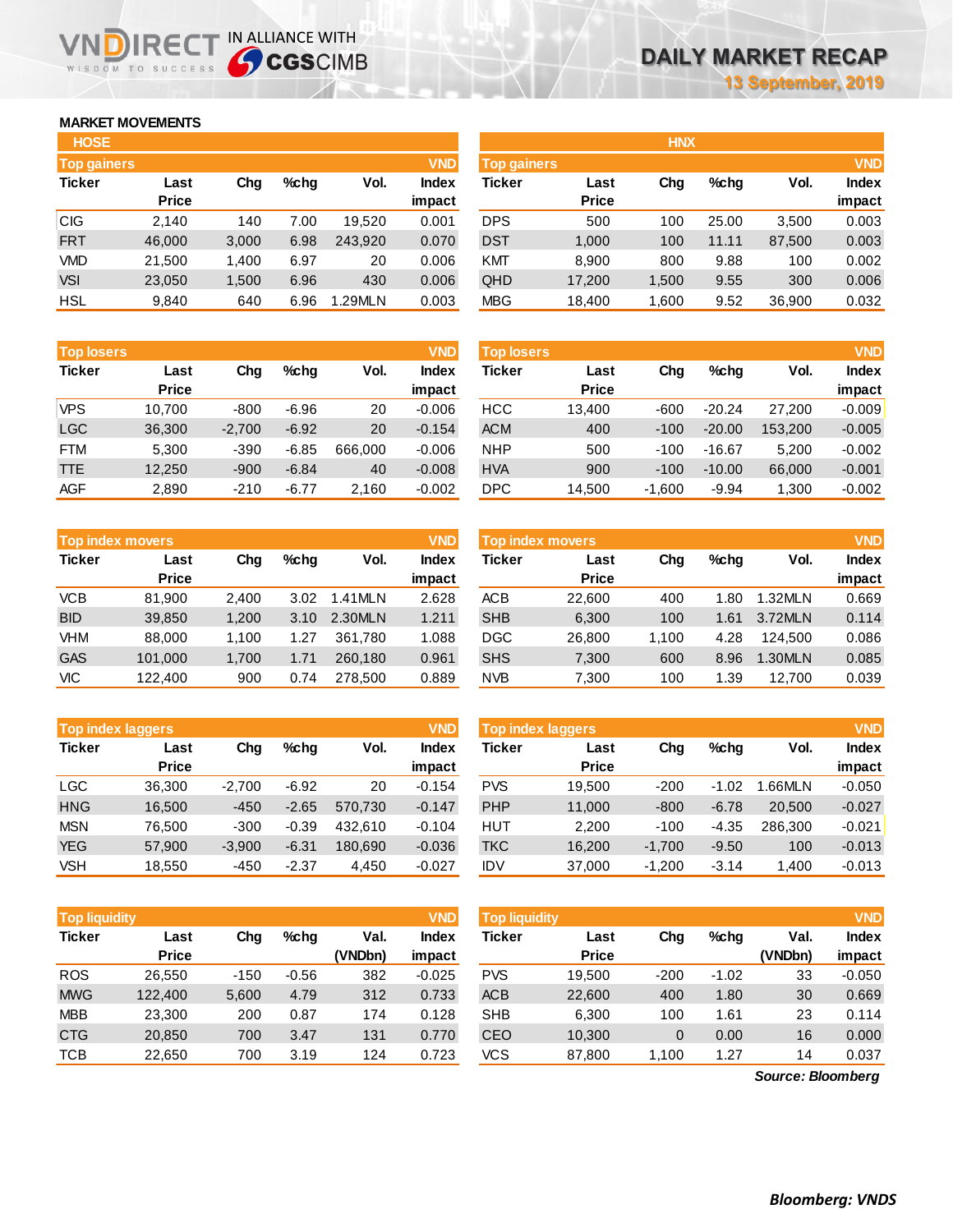## **FOREIGN ACTIVITIES**

WISDOM TO SUCCESS

 $R \in C$ 

IN ALLIANCE WITH

| Volume (Mn'shs)       | <b>HOSE</b> | <b>HNX</b> | Value (VND'bn)        | <b>HOSE</b> | <b>HNX</b> |
|-----------------------|-------------|------------|-----------------------|-------------|------------|
| <b>BUY</b>            | 10.5        | 0.1        | <b>BUY</b>            | 378.5       | 1.5        |
| % of market           | 5.7%        | $0.6\%$    | % of market           | 8.8%        | 0.5%       |
| <b>SELL</b>           | 10.7        | 0.1        | <b>SELL</b>           | 405.9       | 1.4        |
| % of market           | 5.8%        | 0.5%       | % of market           | 9.4%        | 0.5%       |
| <b>NET BUY (SELL)</b> | (0.3)       |            | <b>NET BUY (SELL)</b> | (27.4)      | 0.1        |

*Source: HSX, HNX*





| <b>YTD ACCUMULATION</b> |             |            |                       |             |                             |
|-------------------------|-------------|------------|-----------------------|-------------|-----------------------------|
| <b>Volume (MIn'shs)</b> | <b>HOSE</b> | <b>HNX</b> | <b>Value (VND'bn)</b> | <b>HOSE</b> | <b>HNX</b>                  |
| <b>BUY</b>              | 2,587.2     | 173.7      | <b>BUY</b>            | 119,821.6   | 3,082.8                     |
| % of market             | 8.9%        | $3.0\%$    | % of market           | 17.8%       | 1.8%                        |
| <b>SELL</b>             | 2,624.4     | 223.4      | <b>SELL</b>           | 110,197.0   | 3,762.0                     |
| % of market             | 9.1%        | 3.9%       | % of market           | 16.4%       | 2.2%                        |
| <b>NET BUY (SELL)</b>   | (37.2)      | (49.7)     | <b>NET BUY (SELL)</b> | 9,625       | (679.2)<br>Source: HSX, HNX |

*Bloomberg: VNDS*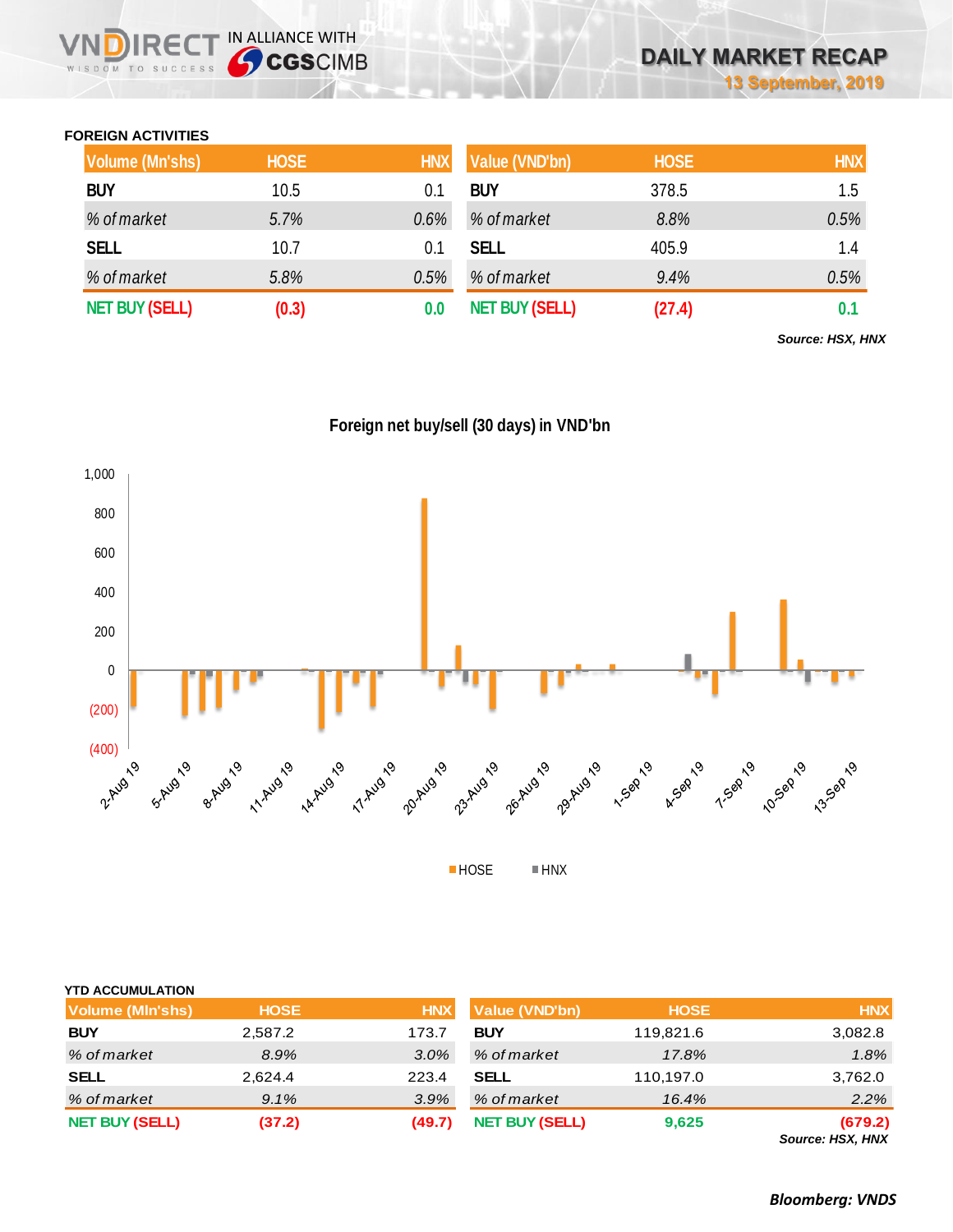### **FOREIGN ACTIVITIES**

WISDOM TO SUCCESS

ND

|               |                               | <b>HOSE</b>  |      |       |               |                                                |              | <b>HNX</b> |         |       |        |
|---------------|-------------------------------|--------------|------|-------|---------------|------------------------------------------------|--------------|------------|---------|-------|--------|
|               | Top buy by foreigners (value) |              |      |       | <b>VND'bn</b> | <b>VND'bn</b><br>Top buy by foreigners (value) |              |            |         |       |        |
| <b>Ticker</b> | Last                          | Chg          | %chg | Value | <b>Index</b>  | Ticker                                         | Last         | Chg        | %chg    | Value | Index  |
|               | <b>Price</b>                  |              |      |       | impact        |                                                | <b>Price</b> |            |         |       | impact |
| <b>FPT</b>    | 56,800                        | 300          | 0.53 | 162.8 | 0.060         | TNG                                            | 18,400       | $-100$     | $-0.54$ | 0.4   | 0.000  |
| <b>HPG</b>    | 22,600                        | 50           | 0.22 | 61.4  | 0.041         | <b>PVI</b>                                     | 33,700       | $-200$     | $-0.59$ | 0.2   | 0.000  |
| VHM           | 88,000                        | 1,100        | 1.27 | 18.1  | 1.088         | <b>BVS</b>                                     | 10,900       | 400        | 3.81    | 0.1   | 0.000  |
| <b>VRE</b>    | 33,950                        | $\mathbf{0}$ | 0.00 | 13.9  | 0.000         | <b>DXP</b>                                     | 12,000       | 200        | 1.69    | 0.1   | 0.000  |
| VJC           | 138,200                       | 1,200        | 0.88 | 13.4  | 0.192         | <b>BAX</b>                                     | 55,000       | 200        | 0.36    | 0.1   | 0.000  |
|               |                               |              |      |       |               |                                                |              |            |         |       |        |

**IRECT IN ALLIANCE WITH** 

|            |                               | <b>HOSE</b>  |      |       |               | <b>HNX</b> |                               |        |         |       |               |
|------------|-------------------------------|--------------|------|-------|---------------|------------|-------------------------------|--------|---------|-------|---------------|
|            | Top buy by foreigners (value) |              |      |       | <b>VND'bn</b> |            | Top buy by foreigners (value) |        |         |       | <b>VND'bn</b> |
| Ticker     | Last                          | Chg          | %chg | Value | Index         | Ticker     | Last                          | Chg    | %chg    | Value | <b>Index</b>  |
|            | <b>Price</b>                  |              |      |       | impact        |            | <b>Price</b>                  |        |         |       | impact        |
| <b>FPT</b> | 56,800                        | 300          | 0.53 | 162.8 | 0.060         | TNG        | 18.400                        | $-100$ | $-0.54$ | 0.4   | 0.000         |
| <b>HPG</b> | 22,600                        | 50           | 0.22 | 61.4  | 0.041         | <b>PVI</b> | 33,700                        | $-200$ | $-0.59$ | 0.2   | 0.000         |
| VHM        | 88.000                        | 1.100        | 1.27 | 18.1  | 1.088         | <b>BVS</b> | 10,900                        | 400    | 3.81    | 0.1   | 0.000         |
| <b>VRE</b> | 33,950                        | $\mathbf{0}$ | 0.00 | 13.9  | 0.000         | <b>DXP</b> | 12,000                        | 200    | 1.69    | 0.1   | 0.000         |
| <b>VJC</b> | 138,200                       | 1,200        | 0.88 | 13.4  | 0.192         | <b>BAX</b> | 55,000                        | 200    | 0.36    | 0.1   | 0.000         |

|            | Top sell by foreigners (value) |              |       |       | <b>VND'bn</b>          | Top sell by foreigners (value) |                      |     |      |       | <b>VND'bn</b>          |
|------------|--------------------------------|--------------|-------|-------|------------------------|--------------------------------|----------------------|-----|------|-------|------------------------|
| Ticker     | Last<br><b>Price</b>           | Chg          | %chg  | Value | <b>Index</b><br>impact | <b>Ticker</b>                  | Last<br><b>Price</b> | Chg | %chg | Value | <b>Index</b><br>impact |
| <b>FPT</b> | 56,800                         | 300          | 0.53  | 162.8 | 0.060                  | <b>CDN</b>                     | 20.700               | 800 | 4.02 | 0.4   | 0.000                  |
| <b>VRE</b> | 33,950                         | $\mathbf{0}$ | 0.00  | 43.1  | 0.000                  | <b>PVG</b>                     | 6,700                | 0   | 0.00 | 0.3   | 0.000                  |
| <b>VNM</b> | 122.100                        | 100          | 0.08  | 32.4  | 0.051                  | <b>INN</b>                     | 33,700               | 0   | 0.00 | 0.2   | 0.000                  |
| SSI        | 21,350                         | 500          | 2.40  | 28.8  | 0.075                  | <b>MAS</b>                     | 45.100               | 0   | 0.00 | 0.1   | 0.000                  |
| VHM        | 88,000                         | 1.100        | 27. ا | 21.9  | .088                   | <b>SHS</b>                     | 7.300                | 600 | 8.96 | 0.1   | 0.000                  |

|                 | <b>VND'bn</b><br>Top net buy by foreigners (value) |        |         |       |                 |            | <b>VND'bn</b><br>Top net buy by foreigners (value) |        |         |       |                        |
|-----------------|----------------------------------------------------|--------|---------|-------|-----------------|------------|----------------------------------------------------|--------|---------|-------|------------------------|
| <b>Ticker</b>   | Last<br><b>Price</b>                               | Chg    | $%$ chq | Value | Index<br>impact | Ticker     | Last<br><b>Price</b>                               | Chg    | %chg    | Value | <b>Index</b><br>impact |
| <b>HPG</b>      | 22.600                                             | 50     | 0.22    | 52.5  | 0.041           | TNG        | 18.400                                             | $-100$ | $-0.54$ | 0.4   | 0.000                  |
| <b>VJC</b>      | 138.200                                            | 1,200  | 0.88    | 11.0  | 0.192           | <b>PVI</b> | 33,700                                             | $-200$ | $-0.59$ | 0.2   | 0.000                  |
| <b>BID</b>      | 39,850                                             | 200. ا | 3.10    | 7.8   | 1.211           | <b>BVS</b> | 10.900                                             | 400    | 3.81    | 0.1   | 0.000                  |
| PC <sub>1</sub> | 21,100                                             | 0      | 0.00    | 6.3   | 0.000           | <b>DXP</b> | 12,000                                             | 200    | 1.69    | 0.1   | 0.000                  |
| <b>TNA</b>      | 13.150                                             | 250    | 1.94    | 5.7   | 0.003           | <b>BAX</b> | 55.000                                             | 200    | 0.36    | 0.1   | 0.000                  |

|               | Top net sell by foreigners (value) |        |         |         | <b>VND'bn</b>   | <b>VND'bn</b><br>Top net sell by foreigners (value) |                      |     |      |         |                               |
|---------------|------------------------------------|--------|---------|---------|-----------------|-----------------------------------------------------|----------------------|-----|------|---------|-------------------------------|
| <b>Ticker</b> | Last<br><b>Price</b>               | Chg    | %chg    | Value   | Index<br>impact | Ticker                                              | Last<br><b>Price</b> | Chg | %chg | Value   | <b>Index</b><br>impact        |
| <b>VNM</b>    | 122.100                            | 100    | 0.08    | $-30.1$ | 0.051           | <b>CDN</b>                                          | 20.700               | 800 | 4.02 | $-0.36$ | 0.000                         |
| <b>VRE</b>    | 33,950                             | 0      | 0.00    | $-29.1$ | 0.000           | <b>PVG</b>                                          | 6,700                | 0   | 0.00 | $-0.31$ | 0.000                         |
| SSI           | 21.350                             | 500    | 2.40    | $-25.8$ | 0.075           | <b>INN</b>                                          | 33.700               | 0   | 0.00 | $-0.14$ | 0.000                         |
| <b>MSN</b>    | 76.500                             | $-300$ | $-0.39$ | $-15.1$ | $-0.104$        | <b>MAS</b>                                          | 45,100               | 0   | 0.00 | $-0.10$ | 0.000                         |
| E1VFVN30      | 14,900                             | 90     | 0.61    | $-5.8$  | 0.000           | <b>SHS</b>                                          | 7,300                | 600 | 8.96 | $-0.10$ | 0.000                         |
| $42$ Can $40$ |                                    |        |         |         |                 |                                                     |                      |     |      |         | Course: Pleamborn, HOCE, UNIV |

*13-Sep-19*

*Source: Bloomberg, HOSE, HNX*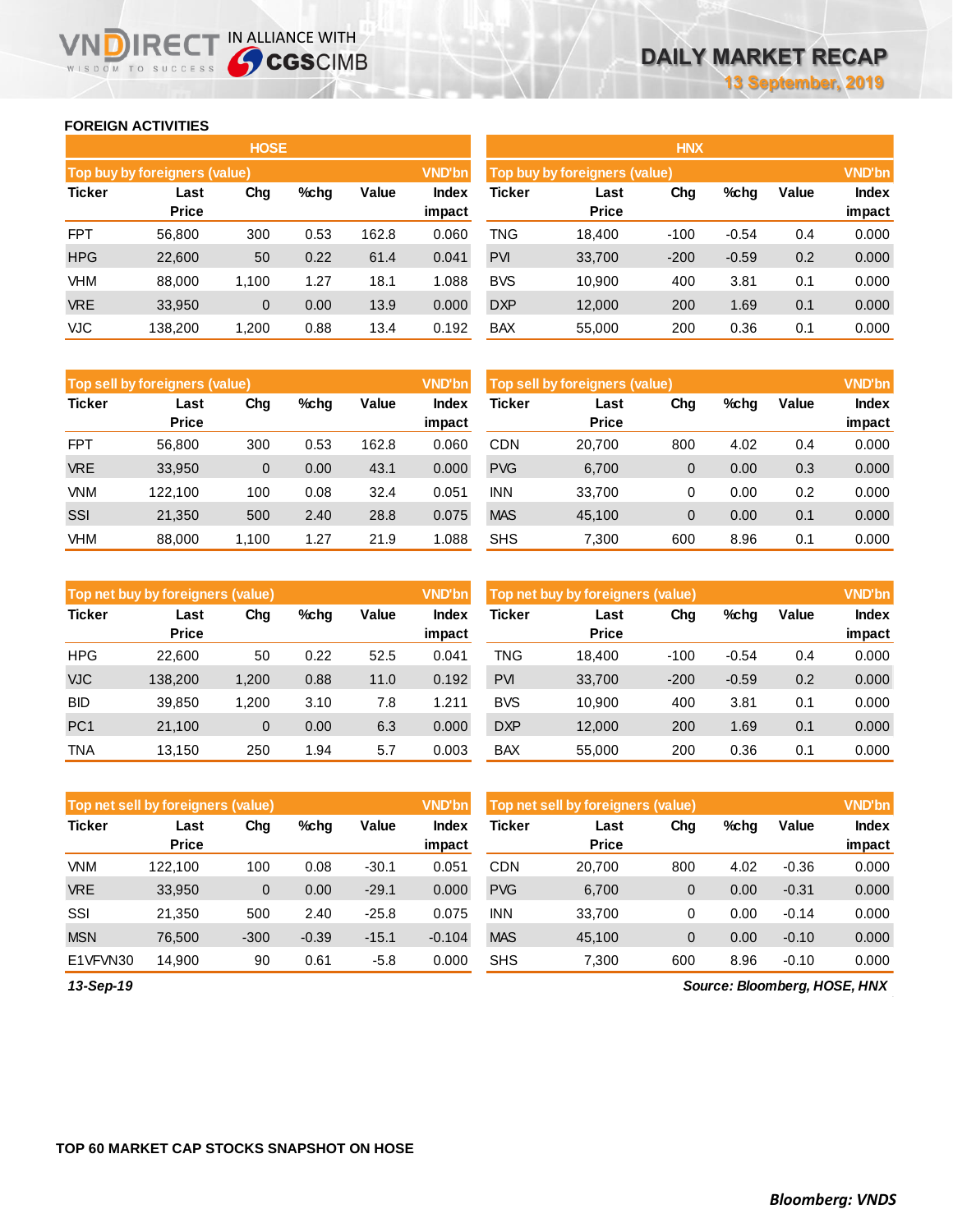| 13 September, 2019<br>No. Ticker<br><b>Price</b><br>Price change (%)<br>Mkt. Cap Outs. Vol. Float ratio<br>Avail. Fil Ave. daily vol.<br>P/E<br>P/B<br><b>ROE</b><br><b>ROA</b><br><b>VND</b><br>$\%$<br>$\%$<br>3M<br>6M<br><b>US\$mln</b><br><b>MIn'shs</b><br>%<br>1M<br>$% (30 days-shs)$<br>$\pmb{\chi}$<br>$\boldsymbol{x}$<br>1 VIC VM<br>4.2<br>122,400<br>3.6<br>6.0<br>17,641<br>3,346<br>53.4<br>21.6<br>336,069<br>74.5<br>5.0<br>8.3<br>1.7<br>6.1<br>1.6<br>2 VCB VM<br>81,900<br>7.3<br>21.7<br>25.6<br>13,085<br>3,709<br>25.2<br>625,725<br>17.3<br>4.0<br>25.6<br>3 VHM VM<br>88,000<br>6.2<br>10.0<br>$-6.4$<br>12,697<br>3,350<br>30.3<br>33.9<br>19.5<br>6.8<br>57.0<br>16.7<br>517,652<br>3.5<br>4 VNM VM<br>$-0.9$<br>$-11.7$<br>1,741<br>46.2<br>41.0<br>22.3<br>7.5<br>35.0<br>27.6<br>122,100<br>9,159<br>666,988<br>5 GAS VM<br>101,000<br>1.0<br>$-0.5$<br>8,327<br>4.2<br>45.3<br>16.7<br>4.3<br>26.9<br>17.7<br>$-0.6$<br>1,914<br>257,138<br>6 SAB VM<br>264,000<br>$-4.7$<br>$-3.6$<br>3.5<br>7,293<br>641<br>10.4<br>36.6<br>26,469<br>39.2<br>9.7<br>27.1<br>19.5<br>7 BID VM<br>39,850<br>14.2<br>26.5<br>11.9<br>5,868<br>3,419<br>4.4<br>26.7<br>1,273,685<br>19.1<br>2.5<br>13.7<br>0.5<br>8 MSN VM<br>76,500<br>1.2<br>$-9.5$<br>$-14.0$<br>3,852<br>1,169<br>25.8<br>8.7<br>404,669<br>23.2<br>2.9<br>15.6<br>5.7<br>9 TCB VM<br>22,650<br>9.7<br>7.1<br>$-16.6$<br>3,411<br>3,497<br>79.7<br>0.0<br>1,947,376<br>9.0<br>1.4<br>17.0<br>2.7<br>10 VRE VM<br>33,950<br>$-2.7$<br>$-2.2$<br>$-10.2$<br>3,406<br>2,329<br>100.0<br>1,356,294<br>32.9<br>2.8<br>8.8<br>6.3<br>16.8<br>11 CTG VM<br>20,850<br>1.2<br>3.5<br>$-7.5$<br>3,344<br>3,723<br>35.5<br>0.0<br>2,105,469<br>14.2<br>7.8<br>0.5<br>1.1<br>12 PLX VM<br>61,800<br>$-2.2$<br>0.5<br>0.0<br>3,170<br>8.9<br>6.7<br>3.6<br>20.1<br>6.2<br>1,191<br>459,292<br>18.5<br>13 VJC VM<br>138,200<br>4.3<br>13.7<br>15.4<br>3,118<br>524<br>51.5<br>10.9<br>14.0<br>5.3<br>43.3<br>15.1<br>679,424<br>14 HPG VM<br>10.3<br>22,600<br>$-3.6$<br>$-1.7$<br>$-14.5$<br>2,688<br>2,761<br>52.1<br>11.4<br>5,355,331<br>8.2<br>1.4<br>19.9<br>5.0<br>15 NVL VM<br>61,800<br>3.5<br>4.7<br>1.0<br>2,477<br>930<br>32.0<br>31.1<br>17.3<br>2.8<br>17.8<br>511,125<br>0.0<br>38.6<br>16 MWG VM<br>122,400<br>3.9<br>36.9<br>36.9<br>2,334<br>443<br>87.2<br>848,090<br>15.5<br>5.2<br>12.1<br>$-7.1$<br>17 BVH VM<br>74,300<br>$-3.9$<br>$-22.6$<br>2,243<br>701<br>27.9<br>23.4<br>122,836<br>49.4<br>3.4<br>6.8<br>0.9<br>18 VPB VM<br>20,700<br>8.4<br>13.7<br>$-5.9$<br>2,191<br>2,457<br>69.1<br>0.0<br>1,725,355<br>6.9<br>1.3<br>20.6<br>2.3<br>19 MBB VM<br>23,300<br>5.0<br>13.1<br>3.1<br>2,121<br>2,113<br>77.3<br>0.0<br>4,301,099<br>7.2<br>1.5<br>21.7<br>1.9<br>2.7<br>20 HVN VM<br>34,200<br>$-12.8$<br>$-18.9$<br><b>N/A</b><br>2,089<br>20.1<br>507,854<br>19.6<br>2.7<br>13.4<br>2.7<br>1,418<br>21 FPT VM<br>56,800<br>8.2<br>27.5<br>35.2<br>1,660<br>678<br>76.4<br>0.0<br>1,866,746<br>13.1<br>2.9<br>23.4<br>10.4<br>22 POW VM<br>12,650<br>$-1.9$<br>$-18.9$<br>$-23.3$<br>1,276<br>2,342<br>88.5<br>34.3<br>1,080,025<br>15.4<br>1.2<br>7.8<br>3.2<br>23 HDB VM<br>26,000<br>$-0.2$<br>$-2.3$<br>$-16.1$<br>1,099<br>981<br>72.6<br>5.7<br>1.6<br>19.1<br>1.4<br>1,398,847<br>9.0<br>24 EIB VM<br>16,800<br>$-2.3$<br>$-7.9$<br>$-5.6$<br>890<br>1,229<br>94.0<br>0.0<br>129,173<br>38.7<br>1.3<br>3.5<br>0.3<br>819<br>25 BHN VM<br>82,000<br>$-12.2$<br>$-18.8$<br>0.0<br>232<br>0.9<br>31.4<br>6,329<br>37.4<br>4.2<br>11.7<br>5.5<br>26 STB VM<br>10,350<br>1.5<br>$-10.8$<br>$-19.1$<br>804<br>1,804<br>93.9<br>10.8<br>2,686,774<br>0.7<br>8.8<br>$0.5\,$<br>8.6<br>27 TPB VM<br>22,500<br>$-0.4$<br>$-11.4$<br>5.6<br>801<br>827<br>69.8<br>0.0<br>8.4<br>1.6<br>21.8<br>1.7<br>228,506<br>28 HNG VM<br>16,500<br>$-8.3$<br>7.8<br>9.3<br>788<br>1,109<br>36.7<br>48.6<br><b>N/A</b><br>1.5<br>$-13.9$<br>$-4.8$<br>983,855<br>29 PNJ VM<br>82,000<br>$-5.7$<br>9.8<br>7.2<br>786<br>223<br>68.4<br>807,533<br>4.5<br>27.9<br>17.8<br>0.0<br>17.3<br>30 ROS VM<br>$-11.8$<br>568<br>26,550<br>$-1.7$<br>$-20.7$<br>649<br>27.0<br>46.4<br>12,978,150<br>74.0<br>2.5<br>3.5<br>1.9<br>562<br>7.9<br>31 KDH VM<br>2.4<br>0.6<br>$-0.2$<br>544<br>77.1<br>3.1<br>16.2<br>11.9<br>23,950<br>247,784<br>1.9<br>$-16.0$<br>5.6<br>3.9<br>20.2<br>32 DHG VM<br>91,700<br>$-2.4$<br>$-21.6$<br>516<br>131<br>45.7<br>21,322<br>19.9<br>15.2<br>33 REE VM<br>495<br>37,100<br>3.1<br>15.8<br>7.5<br>310<br>84.4<br>0.0<br>1,064,777<br>7.1<br>1.2<br>18.1<br>10.1<br>34 GEX VM<br>22,950<br>14.8<br>17.8<br>12.5<br>483<br>488<br>78.0<br>32.2<br>711,543<br>10.2<br>1.9<br>19.1<br>6.1<br>35 SSIVM<br>21,350<br>$-2.3$<br>$-13.9$<br>$-27.4$<br>467<br>508<br>63.2<br>42.4<br>1,213,319<br>10.7<br>1.2<br>10.9<br>4.2<br>36 SBT VM<br>17,500<br>9.4<br>2.0<br>$-8.9$<br>396<br>525<br>28.7<br>94.1<br>1,323,797<br>1.6<br>4.9<br>1.9<br>32.3<br>5.7<br>37 PDR VM<br>26,700<br>8.1<br>15.2<br>377<br>328<br>37.7<br>41.7<br>2.4<br>19.2<br>0.6<br>810,860<br>13.6<br>N/A<br>377<br>3.4<br>38 VGC VM<br>19,500<br>2.6<br>$-2.7$<br>448<br>19.8<br>35.7<br>14.7<br>1.3<br>9.1<br>399,070<br>39 DXG VM<br>16,550<br>$-14.1$<br>22.6<br>14.4<br>373<br>514<br>77.4<br>3.2<br>1,904,535<br>27.0<br>9.2<br>5.6<br>1.3<br>40 PPC VM<br>25,450<br>0.6<br>$-6.6$<br>$-0.6$<br>351<br>321<br>24.6<br>33.6<br>332,454<br>8.2<br>17.2<br>13.2<br>1.4<br>41 TCH VM<br>22,850<br>0.9<br>8.8<br>$-1.5$<br>348<br>353<br>50.0<br>42.0<br>1,180,630<br>30.4<br>1.8<br>5.9<br>4.4<br>42 GMD VM<br>27,100<br>$-0.4$<br>4.2<br>$-3.7$<br>347<br>297<br>82.2<br>0.0<br>1.3<br>9.4<br>908,026<br>14.4<br>6.1<br>43 SCS VM<br>338<br>99.1<br>28.3<br>48.6<br>43.6<br>157,100<br>$-0.1$<br>$-1.2$<br>6.1<br>50<br>8,825<br>20.4<br>10.5<br>44 PHR VM<br>54,900<br>41.4<br>$-21.6$<br>$-4.5$<br>10.0<br>320<br>135<br>33.0<br>579,991<br>12.6<br>2.8<br>21.4<br>11.8<br>45 PVD VM<br>17,600<br>11.7<br>5.8<br>4.6<br>319<br>421<br>49.4<br>26.1<br>2,638,222<br>14.3<br>0.5<br>4.0<br>2.5<br>46 VHC VM<br>79,700<br>$-6.0$<br>$-7.3$<br>$-14.6$<br>317<br>92<br>37.9<br>139,739<br>4.2<br>1.6<br>45.2<br>30.4<br>65.3<br>47 KBC VM<br>15,600<br>$-1.0$<br>316<br>71.4<br>24.0<br>2,458,927<br>8.0<br>1.6<br>470<br>8.5<br>0.8<br>9.7<br>5.3<br>48 CTD VM<br>95,500<br>$-3.7$<br>$-32.7$<br>314<br>76<br>67.5<br>0.1<br>7.1<br>0.9<br>13.4<br>$-8.4$<br>52,063<br>7.1<br>49 NT2 VM<br>25,000<br>0.4<br>$-5.7$<br>$-14.4$<br>310<br>288<br>32.1<br>27.1<br>11.2<br>16.9<br>7.4<br>161,674<br>1.8<br>50 NLG VM<br>28,750<br>$-3.1$<br>307<br>58.7<br>0.0<br>8.3<br>1.6<br>19.2<br>5.7<br>15.7<br>248<br>911,171<br>8.7<br>51 LGC VM<br>36,300<br>$-12.9$<br>30.1<br>2.8<br>302<br>193<br>0.6<br>4.0<br>1,415<br>23.7<br>2.5<br>10.9<br>2.9<br>52 HCM VM<br>22,150<br>13.0<br>$-4.7$<br>$-28.5$<br>292<br>57.4<br>43.9<br>11.1<br>306<br>945,950<br>15.4<br>1.6<br>6.7<br>53 VPI VM<br>41,550<br>0.1<br>286<br>100.0<br>41.7<br>$-0.5$<br>$-1.4$<br>160<br>320,063<br>15.8<br>3.0<br>20.6<br>8.1<br>54 HT1 VM<br>3.0<br>$-1.9$<br>$-1.6$<br>254<br>382<br>99.9<br>42.6<br>83,978<br>11.7<br>15,450<br>9.3<br>1.1<br>6.0<br>55 VCI VM<br>32,800<br>$-22.3$<br>232<br>62.6<br>24.7<br>12.7<br>$-2.4$<br>0.6<br>164<br>66.0<br>53,049<br>6.5<br>$1.5$<br>56 HPX VM<br>26,350<br>$-0.6$<br>$-0.9$<br>10.9<br>227<br>200<br>90.3<br>35.2<br>2.1<br>19.3<br>367,967<br>11.8<br>6.4<br>57 PVT VM<br>18,200<br>2.8<br>221<br>38.0<br>18.6<br>17.7<br>4.6<br>10.0<br>281<br>880,898<br>7.5<br>1.3<br>6.7<br>58 CII VM<br>20,650<br>$-9.4$<br>220<br>17.8<br>$-2.4$<br>$-16.4$<br>248<br>86.2<br>545,312<br>53.4<br>1.0<br>1.9<br>0.4<br>59 DPM VM<br>13,000<br>$-36.6$<br>219<br>$-7.1$<br>$-25.1$<br>391<br>36.7<br>29.5<br>417,590<br>15.2<br>0.7<br>5.0<br>3.5<br>60 PAN VM<br>28,700<br>$-3.7$<br>$-2.5$<br>$-22.3$<br>210<br>170<br>3.8<br>19,042<br>14.7<br>10.1<br>3.7<br>58.8<br>1.3<br><b>Source: Bloomberg</b><br>13 Sep | <b>Sy CGS</b> CIMB<br>WISDOM TO SUCCESS |  |  |  |  |  |  |  | <u>DAILT MARKET RECAP</u> |  |  |  |  |  |
|-------------------------------------------------------------------------------------------------------------------------------------------------------------------------------------------------------------------------------------------------------------------------------------------------------------------------------------------------------------------------------------------------------------------------------------------------------------------------------------------------------------------------------------------------------------------------------------------------------------------------------------------------------------------------------------------------------------------------------------------------------------------------------------------------------------------------------------------------------------------------------------------------------------------------------------------------------------------------------------------------------------------------------------------------------------------------------------------------------------------------------------------------------------------------------------------------------------------------------------------------------------------------------------------------------------------------------------------------------------------------------------------------------------------------------------------------------------------------------------------------------------------------------------------------------------------------------------------------------------------------------------------------------------------------------------------------------------------------------------------------------------------------------------------------------------------------------------------------------------------------------------------------------------------------------------------------------------------------------------------------------------------------------------------------------------------------------------------------------------------------------------------------------------------------------------------------------------------------------------------------------------------------------------------------------------------------------------------------------------------------------------------------------------------------------------------------------------------------------------------------------------------------------------------------------------------------------------------------------------------------------------------------------------------------------------------------------------------------------------------------------------------------------------------------------------------------------------------------------------------------------------------------------------------------------------------------------------------------------------------------------------------------------------------------------------------------------------------------------------------------------------------------------------------------------------------------------------------------------------------------------------------------------------------------------------------------------------------------------------------------------------------------------------------------------------------------------------------------------------------------------------------------------------------------------------------------------------------------------------------------------------------------------------------------------------------------------------------------------------------------------------------------------------------------------------------------------------------------------------------------------------------------------------------------------------------------------------------------------------------------------------------------------------------------------------------------------------------------------------------------------------------------------------------------------------------------------------------------------------------------------------------------------------------------------------------------------------------------------------------------------------------------------------------------------------------------------------------------------------------------------------------------------------------------------------------------------------------------------------------------------------------------------------------------------------------------------------------------------------------------------------------------------------------------------------------------------------------------------------------------------------------------------------------------------------------------------------------------------------------------------------------------------------------------------------------------------------------------------------------------------------------------------------------------------------------------------------------------------------------------------------------------------------------------------------------------------------------------------------------------------------------------------------------------------------------------------------------------------------------------------------------------------------------------------------------------------------------------------------------------------------------------------------------------------------------------------------------------------------------------------------------------------------------------------------------------------------------------------------------------------------------------------------------------------------------------------------------------------------------------------------------------------------------------------------------------------------------------------------------------------------------------------------------------------------------------------------------------------------------------------------------------------------------------------------------------------------------------------------------------------------------------------------------------------------------------------------------------------------------------------------------------------------------------------------------------------------------------------------------------------------------------------------------------------------------------------------------------------------------------------------------------------------------------------------------------------------------------------------------------------------------------------------------------------------------------------------------------------------------------------------------------------------------------------------------------------------------------------------------------------------------------------------------------------------------------------------------------------------------------------------------------------------------------------------------------------------------------------------------------------------------------------------------------------------------------------------------------------------------------------------------------------------------------------------------------------------------------------------------------------------------------------------------------------------------------------------------------------------------------------------------------------------------------------------------------------------------------------------------------------------------------------------------------------------------------------------------------------------------------------------|-----------------------------------------|--|--|--|--|--|--|--|---------------------------|--|--|--|--|--|
|                                                                                                                                                                                                                                                                                                                                                                                                                                                                                                                                                                                                                                                                                                                                                                                                                                                                                                                                                                                                                                                                                                                                                                                                                                                                                                                                                                                                                                                                                                                                                                                                                                                                                                                                                                                                                                                                                                                                                                                                                                                                                                                                                                                                                                                                                                                                                                                                                                                                                                                                                                                                                                                                                                                                                                                                                                                                                                                                                                                                                                                                                                                                                                                                                                                                                                                                                                                                                                                                                                                                                                                                                                                                                                                                                                                                                                                                                                                                                                                                                                                                                                                                                                                                                                                                                                                                                                                                                                                                                                                                                                                                                                                                                                                                                                                                                                                                                                                                                                                                                                                                                                                                                                                                                                                                                                                                                                                                                                                                                                                                                                                                                                                                                                                                                                                                                                                                                                                                                                                                                                                                                                                                                                                                                                                                                                                                                                                                                                                                                                                                                                                                                                                                                                                                                                                                                                                                                                                                                                                                                                                                                                                                                                                                                                                                                                                                                                                                                                                                                                                                                                                                                                                                                                                                                                                                                                                                                                                                                                                                             |                                         |  |  |  |  |  |  |  |                           |  |  |  |  |  |
|                                                                                                                                                                                                                                                                                                                                                                                                                                                                                                                                                                                                                                                                                                                                                                                                                                                                                                                                                                                                                                                                                                                                                                                                                                                                                                                                                                                                                                                                                                                                                                                                                                                                                                                                                                                                                                                                                                                                                                                                                                                                                                                                                                                                                                                                                                                                                                                                                                                                                                                                                                                                                                                                                                                                                                                                                                                                                                                                                                                                                                                                                                                                                                                                                                                                                                                                                                                                                                                                                                                                                                                                                                                                                                                                                                                                                                                                                                                                                                                                                                                                                                                                                                                                                                                                                                                                                                                                                                                                                                                                                                                                                                                                                                                                                                                                                                                                                                                                                                                                                                                                                                                                                                                                                                                                                                                                                                                                                                                                                                                                                                                                                                                                                                                                                                                                                                                                                                                                                                                                                                                                                                                                                                                                                                                                                                                                                                                                                                                                                                                                                                                                                                                                                                                                                                                                                                                                                                                                                                                                                                                                                                                                                                                                                                                                                                                                                                                                                                                                                                                                                                                                                                                                                                                                                                                                                                                                                                                                                                                                             |                                         |  |  |  |  |  |  |  |                           |  |  |  |  |  |
|                                                                                                                                                                                                                                                                                                                                                                                                                                                                                                                                                                                                                                                                                                                                                                                                                                                                                                                                                                                                                                                                                                                                                                                                                                                                                                                                                                                                                                                                                                                                                                                                                                                                                                                                                                                                                                                                                                                                                                                                                                                                                                                                                                                                                                                                                                                                                                                                                                                                                                                                                                                                                                                                                                                                                                                                                                                                                                                                                                                                                                                                                                                                                                                                                                                                                                                                                                                                                                                                                                                                                                                                                                                                                                                                                                                                                                                                                                                                                                                                                                                                                                                                                                                                                                                                                                                                                                                                                                                                                                                                                                                                                                                                                                                                                                                                                                                                                                                                                                                                                                                                                                                                                                                                                                                                                                                                                                                                                                                                                                                                                                                                                                                                                                                                                                                                                                                                                                                                                                                                                                                                                                                                                                                                                                                                                                                                                                                                                                                                                                                                                                                                                                                                                                                                                                                                                                                                                                                                                                                                                                                                                                                                                                                                                                                                                                                                                                                                                                                                                                                                                                                                                                                                                                                                                                                                                                                                                                                                                                                                             |                                         |  |  |  |  |  |  |  |                           |  |  |  |  |  |
|                                                                                                                                                                                                                                                                                                                                                                                                                                                                                                                                                                                                                                                                                                                                                                                                                                                                                                                                                                                                                                                                                                                                                                                                                                                                                                                                                                                                                                                                                                                                                                                                                                                                                                                                                                                                                                                                                                                                                                                                                                                                                                                                                                                                                                                                                                                                                                                                                                                                                                                                                                                                                                                                                                                                                                                                                                                                                                                                                                                                                                                                                                                                                                                                                                                                                                                                                                                                                                                                                                                                                                                                                                                                                                                                                                                                                                                                                                                                                                                                                                                                                                                                                                                                                                                                                                                                                                                                                                                                                                                                                                                                                                                                                                                                                                                                                                                                                                                                                                                                                                                                                                                                                                                                                                                                                                                                                                                                                                                                                                                                                                                                                                                                                                                                                                                                                                                                                                                                                                                                                                                                                                                                                                                                                                                                                                                                                                                                                                                                                                                                                                                                                                                                                                                                                                                                                                                                                                                                                                                                                                                                                                                                                                                                                                                                                                                                                                                                                                                                                                                                                                                                                                                                                                                                                                                                                                                                                                                                                                                                             |                                         |  |  |  |  |  |  |  |                           |  |  |  |  |  |
|                                                                                                                                                                                                                                                                                                                                                                                                                                                                                                                                                                                                                                                                                                                                                                                                                                                                                                                                                                                                                                                                                                                                                                                                                                                                                                                                                                                                                                                                                                                                                                                                                                                                                                                                                                                                                                                                                                                                                                                                                                                                                                                                                                                                                                                                                                                                                                                                                                                                                                                                                                                                                                                                                                                                                                                                                                                                                                                                                                                                                                                                                                                                                                                                                                                                                                                                                                                                                                                                                                                                                                                                                                                                                                                                                                                                                                                                                                                                                                                                                                                                                                                                                                                                                                                                                                                                                                                                                                                                                                                                                                                                                                                                                                                                                                                                                                                                                                                                                                                                                                                                                                                                                                                                                                                                                                                                                                                                                                                                                                                                                                                                                                                                                                                                                                                                                                                                                                                                                                                                                                                                                                                                                                                                                                                                                                                                                                                                                                                                                                                                                                                                                                                                                                                                                                                                                                                                                                                                                                                                                                                                                                                                                                                                                                                                                                                                                                                                                                                                                                                                                                                                                                                                                                                                                                                                                                                                                                                                                                                                             |                                         |  |  |  |  |  |  |  |                           |  |  |  |  |  |
|                                                                                                                                                                                                                                                                                                                                                                                                                                                                                                                                                                                                                                                                                                                                                                                                                                                                                                                                                                                                                                                                                                                                                                                                                                                                                                                                                                                                                                                                                                                                                                                                                                                                                                                                                                                                                                                                                                                                                                                                                                                                                                                                                                                                                                                                                                                                                                                                                                                                                                                                                                                                                                                                                                                                                                                                                                                                                                                                                                                                                                                                                                                                                                                                                                                                                                                                                                                                                                                                                                                                                                                                                                                                                                                                                                                                                                                                                                                                                                                                                                                                                                                                                                                                                                                                                                                                                                                                                                                                                                                                                                                                                                                                                                                                                                                                                                                                                                                                                                                                                                                                                                                                                                                                                                                                                                                                                                                                                                                                                                                                                                                                                                                                                                                                                                                                                                                                                                                                                                                                                                                                                                                                                                                                                                                                                                                                                                                                                                                                                                                                                                                                                                                                                                                                                                                                                                                                                                                                                                                                                                                                                                                                                                                                                                                                                                                                                                                                                                                                                                                                                                                                                                                                                                                                                                                                                                                                                                                                                                                                             |                                         |  |  |  |  |  |  |  |                           |  |  |  |  |  |
|                                                                                                                                                                                                                                                                                                                                                                                                                                                                                                                                                                                                                                                                                                                                                                                                                                                                                                                                                                                                                                                                                                                                                                                                                                                                                                                                                                                                                                                                                                                                                                                                                                                                                                                                                                                                                                                                                                                                                                                                                                                                                                                                                                                                                                                                                                                                                                                                                                                                                                                                                                                                                                                                                                                                                                                                                                                                                                                                                                                                                                                                                                                                                                                                                                                                                                                                                                                                                                                                                                                                                                                                                                                                                                                                                                                                                                                                                                                                                                                                                                                                                                                                                                                                                                                                                                                                                                                                                                                                                                                                                                                                                                                                                                                                                                                                                                                                                                                                                                                                                                                                                                                                                                                                                                                                                                                                                                                                                                                                                                                                                                                                                                                                                                                                                                                                                                                                                                                                                                                                                                                                                                                                                                                                                                                                                                                                                                                                                                                                                                                                                                                                                                                                                                                                                                                                                                                                                                                                                                                                                                                                                                                                                                                                                                                                                                                                                                                                                                                                                                                                                                                                                                                                                                                                                                                                                                                                                                                                                                                                             |                                         |  |  |  |  |  |  |  |                           |  |  |  |  |  |
|                                                                                                                                                                                                                                                                                                                                                                                                                                                                                                                                                                                                                                                                                                                                                                                                                                                                                                                                                                                                                                                                                                                                                                                                                                                                                                                                                                                                                                                                                                                                                                                                                                                                                                                                                                                                                                                                                                                                                                                                                                                                                                                                                                                                                                                                                                                                                                                                                                                                                                                                                                                                                                                                                                                                                                                                                                                                                                                                                                                                                                                                                                                                                                                                                                                                                                                                                                                                                                                                                                                                                                                                                                                                                                                                                                                                                                                                                                                                                                                                                                                                                                                                                                                                                                                                                                                                                                                                                                                                                                                                                                                                                                                                                                                                                                                                                                                                                                                                                                                                                                                                                                                                                                                                                                                                                                                                                                                                                                                                                                                                                                                                                                                                                                                                                                                                                                                                                                                                                                                                                                                                                                                                                                                                                                                                                                                                                                                                                                                                                                                                                                                                                                                                                                                                                                                                                                                                                                                                                                                                                                                                                                                                                                                                                                                                                                                                                                                                                                                                                                                                                                                                                                                                                                                                                                                                                                                                                                                                                                                                             |                                         |  |  |  |  |  |  |  |                           |  |  |  |  |  |
|                                                                                                                                                                                                                                                                                                                                                                                                                                                                                                                                                                                                                                                                                                                                                                                                                                                                                                                                                                                                                                                                                                                                                                                                                                                                                                                                                                                                                                                                                                                                                                                                                                                                                                                                                                                                                                                                                                                                                                                                                                                                                                                                                                                                                                                                                                                                                                                                                                                                                                                                                                                                                                                                                                                                                                                                                                                                                                                                                                                                                                                                                                                                                                                                                                                                                                                                                                                                                                                                                                                                                                                                                                                                                                                                                                                                                                                                                                                                                                                                                                                                                                                                                                                                                                                                                                                                                                                                                                                                                                                                                                                                                                                                                                                                                                                                                                                                                                                                                                                                                                                                                                                                                                                                                                                                                                                                                                                                                                                                                                                                                                                                                                                                                                                                                                                                                                                                                                                                                                                                                                                                                                                                                                                                                                                                                                                                                                                                                                                                                                                                                                                                                                                                                                                                                                                                                                                                                                                                                                                                                                                                                                                                                                                                                                                                                                                                                                                                                                                                                                                                                                                                                                                                                                                                                                                                                                                                                                                                                                                                             |                                         |  |  |  |  |  |  |  |                           |  |  |  |  |  |
|                                                                                                                                                                                                                                                                                                                                                                                                                                                                                                                                                                                                                                                                                                                                                                                                                                                                                                                                                                                                                                                                                                                                                                                                                                                                                                                                                                                                                                                                                                                                                                                                                                                                                                                                                                                                                                                                                                                                                                                                                                                                                                                                                                                                                                                                                                                                                                                                                                                                                                                                                                                                                                                                                                                                                                                                                                                                                                                                                                                                                                                                                                                                                                                                                                                                                                                                                                                                                                                                                                                                                                                                                                                                                                                                                                                                                                                                                                                                                                                                                                                                                                                                                                                                                                                                                                                                                                                                                                                                                                                                                                                                                                                                                                                                                                                                                                                                                                                                                                                                                                                                                                                                                                                                                                                                                                                                                                                                                                                                                                                                                                                                                                                                                                                                                                                                                                                                                                                                                                                                                                                                                                                                                                                                                                                                                                                                                                                                                                                                                                                                                                                                                                                                                                                                                                                                                                                                                                                                                                                                                                                                                                                                                                                                                                                                                                                                                                                                                                                                                                                                                                                                                                                                                                                                                                                                                                                                                                                                                                                                             |                                         |  |  |  |  |  |  |  |                           |  |  |  |  |  |
|                                                                                                                                                                                                                                                                                                                                                                                                                                                                                                                                                                                                                                                                                                                                                                                                                                                                                                                                                                                                                                                                                                                                                                                                                                                                                                                                                                                                                                                                                                                                                                                                                                                                                                                                                                                                                                                                                                                                                                                                                                                                                                                                                                                                                                                                                                                                                                                                                                                                                                                                                                                                                                                                                                                                                                                                                                                                                                                                                                                                                                                                                                                                                                                                                                                                                                                                                                                                                                                                                                                                                                                                                                                                                                                                                                                                                                                                                                                                                                                                                                                                                                                                                                                                                                                                                                                                                                                                                                                                                                                                                                                                                                                                                                                                                                                                                                                                                                                                                                                                                                                                                                                                                                                                                                                                                                                                                                                                                                                                                                                                                                                                                                                                                                                                                                                                                                                                                                                                                                                                                                                                                                                                                                                                                                                                                                                                                                                                                                                                                                                                                                                                                                                                                                                                                                                                                                                                                                                                                                                                                                                                                                                                                                                                                                                                                                                                                                                                                                                                                                                                                                                                                                                                                                                                                                                                                                                                                                                                                                                                             |                                         |  |  |  |  |  |  |  |                           |  |  |  |  |  |
|                                                                                                                                                                                                                                                                                                                                                                                                                                                                                                                                                                                                                                                                                                                                                                                                                                                                                                                                                                                                                                                                                                                                                                                                                                                                                                                                                                                                                                                                                                                                                                                                                                                                                                                                                                                                                                                                                                                                                                                                                                                                                                                                                                                                                                                                                                                                                                                                                                                                                                                                                                                                                                                                                                                                                                                                                                                                                                                                                                                                                                                                                                                                                                                                                                                                                                                                                                                                                                                                                                                                                                                                                                                                                                                                                                                                                                                                                                                                                                                                                                                                                                                                                                                                                                                                                                                                                                                                                                                                                                                                                                                                                                                                                                                                                                                                                                                                                                                                                                                                                                                                                                                                                                                                                                                                                                                                                                                                                                                                                                                                                                                                                                                                                                                                                                                                                                                                                                                                                                                                                                                                                                                                                                                                                                                                                                                                                                                                                                                                                                                                                                                                                                                                                                                                                                                                                                                                                                                                                                                                                                                                                                                                                                                                                                                                                                                                                                                                                                                                                                                                                                                                                                                                                                                                                                                                                                                                                                                                                                                                             |                                         |  |  |  |  |  |  |  |                           |  |  |  |  |  |
|                                                                                                                                                                                                                                                                                                                                                                                                                                                                                                                                                                                                                                                                                                                                                                                                                                                                                                                                                                                                                                                                                                                                                                                                                                                                                                                                                                                                                                                                                                                                                                                                                                                                                                                                                                                                                                                                                                                                                                                                                                                                                                                                                                                                                                                                                                                                                                                                                                                                                                                                                                                                                                                                                                                                                                                                                                                                                                                                                                                                                                                                                                                                                                                                                                                                                                                                                                                                                                                                                                                                                                                                                                                                                                                                                                                                                                                                                                                                                                                                                                                                                                                                                                                                                                                                                                                                                                                                                                                                                                                                                                                                                                                                                                                                                                                                                                                                                                                                                                                                                                                                                                                                                                                                                                                                                                                                                                                                                                                                                                                                                                                                                                                                                                                                                                                                                                                                                                                                                                                                                                                                                                                                                                                                                                                                                                                                                                                                                                                                                                                                                                                                                                                                                                                                                                                                                                                                                                                                                                                                                                                                                                                                                                                                                                                                                                                                                                                                                                                                                                                                                                                                                                                                                                                                                                                                                                                                                                                                                                                                             |                                         |  |  |  |  |  |  |  |                           |  |  |  |  |  |
|                                                                                                                                                                                                                                                                                                                                                                                                                                                                                                                                                                                                                                                                                                                                                                                                                                                                                                                                                                                                                                                                                                                                                                                                                                                                                                                                                                                                                                                                                                                                                                                                                                                                                                                                                                                                                                                                                                                                                                                                                                                                                                                                                                                                                                                                                                                                                                                                                                                                                                                                                                                                                                                                                                                                                                                                                                                                                                                                                                                                                                                                                                                                                                                                                                                                                                                                                                                                                                                                                                                                                                                                                                                                                                                                                                                                                                                                                                                                                                                                                                                                                                                                                                                                                                                                                                                                                                                                                                                                                                                                                                                                                                                                                                                                                                                                                                                                                                                                                                                                                                                                                                                                                                                                                                                                                                                                                                                                                                                                                                                                                                                                                                                                                                                                                                                                                                                                                                                                                                                                                                                                                                                                                                                                                                                                                                                                                                                                                                                                                                                                                                                                                                                                                                                                                                                                                                                                                                                                                                                                                                                                                                                                                                                                                                                                                                                                                                                                                                                                                                                                                                                                                                                                                                                                                                                                                                                                                                                                                                                                             |                                         |  |  |  |  |  |  |  |                           |  |  |  |  |  |
|                                                                                                                                                                                                                                                                                                                                                                                                                                                                                                                                                                                                                                                                                                                                                                                                                                                                                                                                                                                                                                                                                                                                                                                                                                                                                                                                                                                                                                                                                                                                                                                                                                                                                                                                                                                                                                                                                                                                                                                                                                                                                                                                                                                                                                                                                                                                                                                                                                                                                                                                                                                                                                                                                                                                                                                                                                                                                                                                                                                                                                                                                                                                                                                                                                                                                                                                                                                                                                                                                                                                                                                                                                                                                                                                                                                                                                                                                                                                                                                                                                                                                                                                                                                                                                                                                                                                                                                                                                                                                                                                                                                                                                                                                                                                                                                                                                                                                                                                                                                                                                                                                                                                                                                                                                                                                                                                                                                                                                                                                                                                                                                                                                                                                                                                                                                                                                                                                                                                                                                                                                                                                                                                                                                                                                                                                                                                                                                                                                                                                                                                                                                                                                                                                                                                                                                                                                                                                                                                                                                                                                                                                                                                                                                                                                                                                                                                                                                                                                                                                                                                                                                                                                                                                                                                                                                                                                                                                                                                                                                                             |                                         |  |  |  |  |  |  |  |                           |  |  |  |  |  |
|                                                                                                                                                                                                                                                                                                                                                                                                                                                                                                                                                                                                                                                                                                                                                                                                                                                                                                                                                                                                                                                                                                                                                                                                                                                                                                                                                                                                                                                                                                                                                                                                                                                                                                                                                                                                                                                                                                                                                                                                                                                                                                                                                                                                                                                                                                                                                                                                                                                                                                                                                                                                                                                                                                                                                                                                                                                                                                                                                                                                                                                                                                                                                                                                                                                                                                                                                                                                                                                                                                                                                                                                                                                                                                                                                                                                                                                                                                                                                                                                                                                                                                                                                                                                                                                                                                                                                                                                                                                                                                                                                                                                                                                                                                                                                                                                                                                                                                                                                                                                                                                                                                                                                                                                                                                                                                                                                                                                                                                                                                                                                                                                                                                                                                                                                                                                                                                                                                                                                                                                                                                                                                                                                                                                                                                                                                                                                                                                                                                                                                                                                                                                                                                                                                                                                                                                                                                                                                                                                                                                                                                                                                                                                                                                                                                                                                                                                                                                                                                                                                                                                                                                                                                                                                                                                                                                                                                                                                                                                                                                             |                                         |  |  |  |  |  |  |  |                           |  |  |  |  |  |
|                                                                                                                                                                                                                                                                                                                                                                                                                                                                                                                                                                                                                                                                                                                                                                                                                                                                                                                                                                                                                                                                                                                                                                                                                                                                                                                                                                                                                                                                                                                                                                                                                                                                                                                                                                                                                                                                                                                                                                                                                                                                                                                                                                                                                                                                                                                                                                                                                                                                                                                                                                                                                                                                                                                                                                                                                                                                                                                                                                                                                                                                                                                                                                                                                                                                                                                                                                                                                                                                                                                                                                                                                                                                                                                                                                                                                                                                                                                                                                                                                                                                                                                                                                                                                                                                                                                                                                                                                                                                                                                                                                                                                                                                                                                                                                                                                                                                                                                                                                                                                                                                                                                                                                                                                                                                                                                                                                                                                                                                                                                                                                                                                                                                                                                                                                                                                                                                                                                                                                                                                                                                                                                                                                                                                                                                                                                                                                                                                                                                                                                                                                                                                                                                                                                                                                                                                                                                                                                                                                                                                                                                                                                                                                                                                                                                                                                                                                                                                                                                                                                                                                                                                                                                                                                                                                                                                                                                                                                                                                                                             |                                         |  |  |  |  |  |  |  |                           |  |  |  |  |  |
|                                                                                                                                                                                                                                                                                                                                                                                                                                                                                                                                                                                                                                                                                                                                                                                                                                                                                                                                                                                                                                                                                                                                                                                                                                                                                                                                                                                                                                                                                                                                                                                                                                                                                                                                                                                                                                                                                                                                                                                                                                                                                                                                                                                                                                                                                                                                                                                                                                                                                                                                                                                                                                                                                                                                                                                                                                                                                                                                                                                                                                                                                                                                                                                                                                                                                                                                                                                                                                                                                                                                                                                                                                                                                                                                                                                                                                                                                                                                                                                                                                                                                                                                                                                                                                                                                                                                                                                                                                                                                                                                                                                                                                                                                                                                                                                                                                                                                                                                                                                                                                                                                                                                                                                                                                                                                                                                                                                                                                                                                                                                                                                                                                                                                                                                                                                                                                                                                                                                                                                                                                                                                                                                                                                                                                                                                                                                                                                                                                                                                                                                                                                                                                                                                                                                                                                                                                                                                                                                                                                                                                                                                                                                                                                                                                                                                                                                                                                                                                                                                                                                                                                                                                                                                                                                                                                                                                                                                                                                                                                                             |                                         |  |  |  |  |  |  |  |                           |  |  |  |  |  |
|                                                                                                                                                                                                                                                                                                                                                                                                                                                                                                                                                                                                                                                                                                                                                                                                                                                                                                                                                                                                                                                                                                                                                                                                                                                                                                                                                                                                                                                                                                                                                                                                                                                                                                                                                                                                                                                                                                                                                                                                                                                                                                                                                                                                                                                                                                                                                                                                                                                                                                                                                                                                                                                                                                                                                                                                                                                                                                                                                                                                                                                                                                                                                                                                                                                                                                                                                                                                                                                                                                                                                                                                                                                                                                                                                                                                                                                                                                                                                                                                                                                                                                                                                                                                                                                                                                                                                                                                                                                                                                                                                                                                                                                                                                                                                                                                                                                                                                                                                                                                                                                                                                                                                                                                                                                                                                                                                                                                                                                                                                                                                                                                                                                                                                                                                                                                                                                                                                                                                                                                                                                                                                                                                                                                                                                                                                                                                                                                                                                                                                                                                                                                                                                                                                                                                                                                                                                                                                                                                                                                                                                                                                                                                                                                                                                                                                                                                                                                                                                                                                                                                                                                                                                                                                                                                                                                                                                                                                                                                                                                             |                                         |  |  |  |  |  |  |  |                           |  |  |  |  |  |
|                                                                                                                                                                                                                                                                                                                                                                                                                                                                                                                                                                                                                                                                                                                                                                                                                                                                                                                                                                                                                                                                                                                                                                                                                                                                                                                                                                                                                                                                                                                                                                                                                                                                                                                                                                                                                                                                                                                                                                                                                                                                                                                                                                                                                                                                                                                                                                                                                                                                                                                                                                                                                                                                                                                                                                                                                                                                                                                                                                                                                                                                                                                                                                                                                                                                                                                                                                                                                                                                                                                                                                                                                                                                                                                                                                                                                                                                                                                                                                                                                                                                                                                                                                                                                                                                                                                                                                                                                                                                                                                                                                                                                                                                                                                                                                                                                                                                                                                                                                                                                                                                                                                                                                                                                                                                                                                                                                                                                                                                                                                                                                                                                                                                                                                                                                                                                                                                                                                                                                                                                                                                                                                                                                                                                                                                                                                                                                                                                                                                                                                                                                                                                                                                                                                                                                                                                                                                                                                                                                                                                                                                                                                                                                                                                                                                                                                                                                                                                                                                                                                                                                                                                                                                                                                                                                                                                                                                                                                                                                                                             |                                         |  |  |  |  |  |  |  |                           |  |  |  |  |  |
|                                                                                                                                                                                                                                                                                                                                                                                                                                                                                                                                                                                                                                                                                                                                                                                                                                                                                                                                                                                                                                                                                                                                                                                                                                                                                                                                                                                                                                                                                                                                                                                                                                                                                                                                                                                                                                                                                                                                                                                                                                                                                                                                                                                                                                                                                                                                                                                                                                                                                                                                                                                                                                                                                                                                                                                                                                                                                                                                                                                                                                                                                                                                                                                                                                                                                                                                                                                                                                                                                                                                                                                                                                                                                                                                                                                                                                                                                                                                                                                                                                                                                                                                                                                                                                                                                                                                                                                                                                                                                                                                                                                                                                                                                                                                                                                                                                                                                                                                                                                                                                                                                                                                                                                                                                                                                                                                                                                                                                                                                                                                                                                                                                                                                                                                                                                                                                                                                                                                                                                                                                                                                                                                                                                                                                                                                                                                                                                                                                                                                                                                                                                                                                                                                                                                                                                                                                                                                                                                                                                                                                                                                                                                                                                                                                                                                                                                                                                                                                                                                                                                                                                                                                                                                                                                                                                                                                                                                                                                                                                                             |                                         |  |  |  |  |  |  |  |                           |  |  |  |  |  |
|                                                                                                                                                                                                                                                                                                                                                                                                                                                                                                                                                                                                                                                                                                                                                                                                                                                                                                                                                                                                                                                                                                                                                                                                                                                                                                                                                                                                                                                                                                                                                                                                                                                                                                                                                                                                                                                                                                                                                                                                                                                                                                                                                                                                                                                                                                                                                                                                                                                                                                                                                                                                                                                                                                                                                                                                                                                                                                                                                                                                                                                                                                                                                                                                                                                                                                                                                                                                                                                                                                                                                                                                                                                                                                                                                                                                                                                                                                                                                                                                                                                                                                                                                                                                                                                                                                                                                                                                                                                                                                                                                                                                                                                                                                                                                                                                                                                                                                                                                                                                                                                                                                                                                                                                                                                                                                                                                                                                                                                                                                                                                                                                                                                                                                                                                                                                                                                                                                                                                                                                                                                                                                                                                                                                                                                                                                                                                                                                                                                                                                                                                                                                                                                                                                                                                                                                                                                                                                                                                                                                                                                                                                                                                                                                                                                                                                                                                                                                                                                                                                                                                                                                                                                                                                                                                                                                                                                                                                                                                                                                             |                                         |  |  |  |  |  |  |  |                           |  |  |  |  |  |
|                                                                                                                                                                                                                                                                                                                                                                                                                                                                                                                                                                                                                                                                                                                                                                                                                                                                                                                                                                                                                                                                                                                                                                                                                                                                                                                                                                                                                                                                                                                                                                                                                                                                                                                                                                                                                                                                                                                                                                                                                                                                                                                                                                                                                                                                                                                                                                                                                                                                                                                                                                                                                                                                                                                                                                                                                                                                                                                                                                                                                                                                                                                                                                                                                                                                                                                                                                                                                                                                                                                                                                                                                                                                                                                                                                                                                                                                                                                                                                                                                                                                                                                                                                                                                                                                                                                                                                                                                                                                                                                                                                                                                                                                                                                                                                                                                                                                                                                                                                                                                                                                                                                                                                                                                                                                                                                                                                                                                                                                                                                                                                                                                                                                                                                                                                                                                                                                                                                                                                                                                                                                                                                                                                                                                                                                                                                                                                                                                                                                                                                                                                                                                                                                                                                                                                                                                                                                                                                                                                                                                                                                                                                                                                                                                                                                                                                                                                                                                                                                                                                                                                                                                                                                                                                                                                                                                                                                                                                                                                                                             |                                         |  |  |  |  |  |  |  |                           |  |  |  |  |  |
|                                                                                                                                                                                                                                                                                                                                                                                                                                                                                                                                                                                                                                                                                                                                                                                                                                                                                                                                                                                                                                                                                                                                                                                                                                                                                                                                                                                                                                                                                                                                                                                                                                                                                                                                                                                                                                                                                                                                                                                                                                                                                                                                                                                                                                                                                                                                                                                                                                                                                                                                                                                                                                                                                                                                                                                                                                                                                                                                                                                                                                                                                                                                                                                                                                                                                                                                                                                                                                                                                                                                                                                                                                                                                                                                                                                                                                                                                                                                                                                                                                                                                                                                                                                                                                                                                                                                                                                                                                                                                                                                                                                                                                                                                                                                                                                                                                                                                                                                                                                                                                                                                                                                                                                                                                                                                                                                                                                                                                                                                                                                                                                                                                                                                                                                                                                                                                                                                                                                                                                                                                                                                                                                                                                                                                                                                                                                                                                                                                                                                                                                                                                                                                                                                                                                                                                                                                                                                                                                                                                                                                                                                                                                                                                                                                                                                                                                                                                                                                                                                                                                                                                                                                                                                                                                                                                                                                                                                                                                                                                                             |                                         |  |  |  |  |  |  |  |                           |  |  |  |  |  |
|                                                                                                                                                                                                                                                                                                                                                                                                                                                                                                                                                                                                                                                                                                                                                                                                                                                                                                                                                                                                                                                                                                                                                                                                                                                                                                                                                                                                                                                                                                                                                                                                                                                                                                                                                                                                                                                                                                                                                                                                                                                                                                                                                                                                                                                                                                                                                                                                                                                                                                                                                                                                                                                                                                                                                                                                                                                                                                                                                                                                                                                                                                                                                                                                                                                                                                                                                                                                                                                                                                                                                                                                                                                                                                                                                                                                                                                                                                                                                                                                                                                                                                                                                                                                                                                                                                                                                                                                                                                                                                                                                                                                                                                                                                                                                                                                                                                                                                                                                                                                                                                                                                                                                                                                                                                                                                                                                                                                                                                                                                                                                                                                                                                                                                                                                                                                                                                                                                                                                                                                                                                                                                                                                                                                                                                                                                                                                                                                                                                                                                                                                                                                                                                                                                                                                                                                                                                                                                                                                                                                                                                                                                                                                                                                                                                                                                                                                                                                                                                                                                                                                                                                                                                                                                                                                                                                                                                                                                                                                                                                             |                                         |  |  |  |  |  |  |  |                           |  |  |  |  |  |
|                                                                                                                                                                                                                                                                                                                                                                                                                                                                                                                                                                                                                                                                                                                                                                                                                                                                                                                                                                                                                                                                                                                                                                                                                                                                                                                                                                                                                                                                                                                                                                                                                                                                                                                                                                                                                                                                                                                                                                                                                                                                                                                                                                                                                                                                                                                                                                                                                                                                                                                                                                                                                                                                                                                                                                                                                                                                                                                                                                                                                                                                                                                                                                                                                                                                                                                                                                                                                                                                                                                                                                                                                                                                                                                                                                                                                                                                                                                                                                                                                                                                                                                                                                                                                                                                                                                                                                                                                                                                                                                                                                                                                                                                                                                                                                                                                                                                                                                                                                                                                                                                                                                                                                                                                                                                                                                                                                                                                                                                                                                                                                                                                                                                                                                                                                                                                                                                                                                                                                                                                                                                                                                                                                                                                                                                                                                                                                                                                                                                                                                                                                                                                                                                                                                                                                                                                                                                                                                                                                                                                                                                                                                                                                                                                                                                                                                                                                                                                                                                                                                                                                                                                                                                                                                                                                                                                                                                                                                                                                                                             |                                         |  |  |  |  |  |  |  |                           |  |  |  |  |  |
|                                                                                                                                                                                                                                                                                                                                                                                                                                                                                                                                                                                                                                                                                                                                                                                                                                                                                                                                                                                                                                                                                                                                                                                                                                                                                                                                                                                                                                                                                                                                                                                                                                                                                                                                                                                                                                                                                                                                                                                                                                                                                                                                                                                                                                                                                                                                                                                                                                                                                                                                                                                                                                                                                                                                                                                                                                                                                                                                                                                                                                                                                                                                                                                                                                                                                                                                                                                                                                                                                                                                                                                                                                                                                                                                                                                                                                                                                                                                                                                                                                                                                                                                                                                                                                                                                                                                                                                                                                                                                                                                                                                                                                                                                                                                                                                                                                                                                                                                                                                                                                                                                                                                                                                                                                                                                                                                                                                                                                                                                                                                                                                                                                                                                                                                                                                                                                                                                                                                                                                                                                                                                                                                                                                                                                                                                                                                                                                                                                                                                                                                                                                                                                                                                                                                                                                                                                                                                                                                                                                                                                                                                                                                                                                                                                                                                                                                                                                                                                                                                                                                                                                                                                                                                                                                                                                                                                                                                                                                                                                                             |                                         |  |  |  |  |  |  |  |                           |  |  |  |  |  |
|                                                                                                                                                                                                                                                                                                                                                                                                                                                                                                                                                                                                                                                                                                                                                                                                                                                                                                                                                                                                                                                                                                                                                                                                                                                                                                                                                                                                                                                                                                                                                                                                                                                                                                                                                                                                                                                                                                                                                                                                                                                                                                                                                                                                                                                                                                                                                                                                                                                                                                                                                                                                                                                                                                                                                                                                                                                                                                                                                                                                                                                                                                                                                                                                                                                                                                                                                                                                                                                                                                                                                                                                                                                                                                                                                                                                                                                                                                                                                                                                                                                                                                                                                                                                                                                                                                                                                                                                                                                                                                                                                                                                                                                                                                                                                                                                                                                                                                                                                                                                                                                                                                                                                                                                                                                                                                                                                                                                                                                                                                                                                                                                                                                                                                                                                                                                                                                                                                                                                                                                                                                                                                                                                                                                                                                                                                                                                                                                                                                                                                                                                                                                                                                                                                                                                                                                                                                                                                                                                                                                                                                                                                                                                                                                                                                                                                                                                                                                                                                                                                                                                                                                                                                                                                                                                                                                                                                                                                                                                                                                             |                                         |  |  |  |  |  |  |  |                           |  |  |  |  |  |
|                                                                                                                                                                                                                                                                                                                                                                                                                                                                                                                                                                                                                                                                                                                                                                                                                                                                                                                                                                                                                                                                                                                                                                                                                                                                                                                                                                                                                                                                                                                                                                                                                                                                                                                                                                                                                                                                                                                                                                                                                                                                                                                                                                                                                                                                                                                                                                                                                                                                                                                                                                                                                                                                                                                                                                                                                                                                                                                                                                                                                                                                                                                                                                                                                                                                                                                                                                                                                                                                                                                                                                                                                                                                                                                                                                                                                                                                                                                                                                                                                                                                                                                                                                                                                                                                                                                                                                                                                                                                                                                                                                                                                                                                                                                                                                                                                                                                                                                                                                                                                                                                                                                                                                                                                                                                                                                                                                                                                                                                                                                                                                                                                                                                                                                                                                                                                                                                                                                                                                                                                                                                                                                                                                                                                                                                                                                                                                                                                                                                                                                                                                                                                                                                                                                                                                                                                                                                                                                                                                                                                                                                                                                                                                                                                                                                                                                                                                                                                                                                                                                                                                                                                                                                                                                                                                                                                                                                                                                                                                                                             |                                         |  |  |  |  |  |  |  |                           |  |  |  |  |  |
|                                                                                                                                                                                                                                                                                                                                                                                                                                                                                                                                                                                                                                                                                                                                                                                                                                                                                                                                                                                                                                                                                                                                                                                                                                                                                                                                                                                                                                                                                                                                                                                                                                                                                                                                                                                                                                                                                                                                                                                                                                                                                                                                                                                                                                                                                                                                                                                                                                                                                                                                                                                                                                                                                                                                                                                                                                                                                                                                                                                                                                                                                                                                                                                                                                                                                                                                                                                                                                                                                                                                                                                                                                                                                                                                                                                                                                                                                                                                                                                                                                                                                                                                                                                                                                                                                                                                                                                                                                                                                                                                                                                                                                                                                                                                                                                                                                                                                                                                                                                                                                                                                                                                                                                                                                                                                                                                                                                                                                                                                                                                                                                                                                                                                                                                                                                                                                                                                                                                                                                                                                                                                                                                                                                                                                                                                                                                                                                                                                                                                                                                                                                                                                                                                                                                                                                                                                                                                                                                                                                                                                                                                                                                                                                                                                                                                                                                                                                                                                                                                                                                                                                                                                                                                                                                                                                                                                                                                                                                                                                                             |                                         |  |  |  |  |  |  |  |                           |  |  |  |  |  |
|                                                                                                                                                                                                                                                                                                                                                                                                                                                                                                                                                                                                                                                                                                                                                                                                                                                                                                                                                                                                                                                                                                                                                                                                                                                                                                                                                                                                                                                                                                                                                                                                                                                                                                                                                                                                                                                                                                                                                                                                                                                                                                                                                                                                                                                                                                                                                                                                                                                                                                                                                                                                                                                                                                                                                                                                                                                                                                                                                                                                                                                                                                                                                                                                                                                                                                                                                                                                                                                                                                                                                                                                                                                                                                                                                                                                                                                                                                                                                                                                                                                                                                                                                                                                                                                                                                                                                                                                                                                                                                                                                                                                                                                                                                                                                                                                                                                                                                                                                                                                                                                                                                                                                                                                                                                                                                                                                                                                                                                                                                                                                                                                                                                                                                                                                                                                                                                                                                                                                                                                                                                                                                                                                                                                                                                                                                                                                                                                                                                                                                                                                                                                                                                                                                                                                                                                                                                                                                                                                                                                                                                                                                                                                                                                                                                                                                                                                                                                                                                                                                                                                                                                                                                                                                                                                                                                                                                                                                                                                                                                             |                                         |  |  |  |  |  |  |  |                           |  |  |  |  |  |
|                                                                                                                                                                                                                                                                                                                                                                                                                                                                                                                                                                                                                                                                                                                                                                                                                                                                                                                                                                                                                                                                                                                                                                                                                                                                                                                                                                                                                                                                                                                                                                                                                                                                                                                                                                                                                                                                                                                                                                                                                                                                                                                                                                                                                                                                                                                                                                                                                                                                                                                                                                                                                                                                                                                                                                                                                                                                                                                                                                                                                                                                                                                                                                                                                                                                                                                                                                                                                                                                                                                                                                                                                                                                                                                                                                                                                                                                                                                                                                                                                                                                                                                                                                                                                                                                                                                                                                                                                                                                                                                                                                                                                                                                                                                                                                                                                                                                                                                                                                                                                                                                                                                                                                                                                                                                                                                                                                                                                                                                                                                                                                                                                                                                                                                                                                                                                                                                                                                                                                                                                                                                                                                                                                                                                                                                                                                                                                                                                                                                                                                                                                                                                                                                                                                                                                                                                                                                                                                                                                                                                                                                                                                                                                                                                                                                                                                                                                                                                                                                                                                                                                                                                                                                                                                                                                                                                                                                                                                                                                                                             |                                         |  |  |  |  |  |  |  |                           |  |  |  |  |  |
|                                                                                                                                                                                                                                                                                                                                                                                                                                                                                                                                                                                                                                                                                                                                                                                                                                                                                                                                                                                                                                                                                                                                                                                                                                                                                                                                                                                                                                                                                                                                                                                                                                                                                                                                                                                                                                                                                                                                                                                                                                                                                                                                                                                                                                                                                                                                                                                                                                                                                                                                                                                                                                                                                                                                                                                                                                                                                                                                                                                                                                                                                                                                                                                                                                                                                                                                                                                                                                                                                                                                                                                                                                                                                                                                                                                                                                                                                                                                                                                                                                                                                                                                                                                                                                                                                                                                                                                                                                                                                                                                                                                                                                                                                                                                                                                                                                                                                                                                                                                                                                                                                                                                                                                                                                                                                                                                                                                                                                                                                                                                                                                                                                                                                                                                                                                                                                                                                                                                                                                                                                                                                                                                                                                                                                                                                                                                                                                                                                                                                                                                                                                                                                                                                                                                                                                                                                                                                                                                                                                                                                                                                                                                                                                                                                                                                                                                                                                                                                                                                                                                                                                                                                                                                                                                                                                                                                                                                                                                                                                                             |                                         |  |  |  |  |  |  |  |                           |  |  |  |  |  |
|                                                                                                                                                                                                                                                                                                                                                                                                                                                                                                                                                                                                                                                                                                                                                                                                                                                                                                                                                                                                                                                                                                                                                                                                                                                                                                                                                                                                                                                                                                                                                                                                                                                                                                                                                                                                                                                                                                                                                                                                                                                                                                                                                                                                                                                                                                                                                                                                                                                                                                                                                                                                                                                                                                                                                                                                                                                                                                                                                                                                                                                                                                                                                                                                                                                                                                                                                                                                                                                                                                                                                                                                                                                                                                                                                                                                                                                                                                                                                                                                                                                                                                                                                                                                                                                                                                                                                                                                                                                                                                                                                                                                                                                                                                                                                                                                                                                                                                                                                                                                                                                                                                                                                                                                                                                                                                                                                                                                                                                                                                                                                                                                                                                                                                                                                                                                                                                                                                                                                                                                                                                                                                                                                                                                                                                                                                                                                                                                                                                                                                                                                                                                                                                                                                                                                                                                                                                                                                                                                                                                                                                                                                                                                                                                                                                                                                                                                                                                                                                                                                                                                                                                                                                                                                                                                                                                                                                                                                                                                                                                             |                                         |  |  |  |  |  |  |  |                           |  |  |  |  |  |
|                                                                                                                                                                                                                                                                                                                                                                                                                                                                                                                                                                                                                                                                                                                                                                                                                                                                                                                                                                                                                                                                                                                                                                                                                                                                                                                                                                                                                                                                                                                                                                                                                                                                                                                                                                                                                                                                                                                                                                                                                                                                                                                                                                                                                                                                                                                                                                                                                                                                                                                                                                                                                                                                                                                                                                                                                                                                                                                                                                                                                                                                                                                                                                                                                                                                                                                                                                                                                                                                                                                                                                                                                                                                                                                                                                                                                                                                                                                                                                                                                                                                                                                                                                                                                                                                                                                                                                                                                                                                                                                                                                                                                                                                                                                                                                                                                                                                                                                                                                                                                                                                                                                                                                                                                                                                                                                                                                                                                                                                                                                                                                                                                                                                                                                                                                                                                                                                                                                                                                                                                                                                                                                                                                                                                                                                                                                                                                                                                                                                                                                                                                                                                                                                                                                                                                                                                                                                                                                                                                                                                                                                                                                                                                                                                                                                                                                                                                                                                                                                                                                                                                                                                                                                                                                                                                                                                                                                                                                                                                                                             |                                         |  |  |  |  |  |  |  |                           |  |  |  |  |  |
|                                                                                                                                                                                                                                                                                                                                                                                                                                                                                                                                                                                                                                                                                                                                                                                                                                                                                                                                                                                                                                                                                                                                                                                                                                                                                                                                                                                                                                                                                                                                                                                                                                                                                                                                                                                                                                                                                                                                                                                                                                                                                                                                                                                                                                                                                                                                                                                                                                                                                                                                                                                                                                                                                                                                                                                                                                                                                                                                                                                                                                                                                                                                                                                                                                                                                                                                                                                                                                                                                                                                                                                                                                                                                                                                                                                                                                                                                                                                                                                                                                                                                                                                                                                                                                                                                                                                                                                                                                                                                                                                                                                                                                                                                                                                                                                                                                                                                                                                                                                                                                                                                                                                                                                                                                                                                                                                                                                                                                                                                                                                                                                                                                                                                                                                                                                                                                                                                                                                                                                                                                                                                                                                                                                                                                                                                                                                                                                                                                                                                                                                                                                                                                                                                                                                                                                                                                                                                                                                                                                                                                                                                                                                                                                                                                                                                                                                                                                                                                                                                                                                                                                                                                                                                                                                                                                                                                                                                                                                                                                                             |                                         |  |  |  |  |  |  |  |                           |  |  |  |  |  |
|                                                                                                                                                                                                                                                                                                                                                                                                                                                                                                                                                                                                                                                                                                                                                                                                                                                                                                                                                                                                                                                                                                                                                                                                                                                                                                                                                                                                                                                                                                                                                                                                                                                                                                                                                                                                                                                                                                                                                                                                                                                                                                                                                                                                                                                                                                                                                                                                                                                                                                                                                                                                                                                                                                                                                                                                                                                                                                                                                                                                                                                                                                                                                                                                                                                                                                                                                                                                                                                                                                                                                                                                                                                                                                                                                                                                                                                                                                                                                                                                                                                                                                                                                                                                                                                                                                                                                                                                                                                                                                                                                                                                                                                                                                                                                                                                                                                                                                                                                                                                                                                                                                                                                                                                                                                                                                                                                                                                                                                                                                                                                                                                                                                                                                                                                                                                                                                                                                                                                                                                                                                                                                                                                                                                                                                                                                                                                                                                                                                                                                                                                                                                                                                                                                                                                                                                                                                                                                                                                                                                                                                                                                                                                                                                                                                                                                                                                                                                                                                                                                                                                                                                                                                                                                                                                                                                                                                                                                                                                                                                             |                                         |  |  |  |  |  |  |  |                           |  |  |  |  |  |
|                                                                                                                                                                                                                                                                                                                                                                                                                                                                                                                                                                                                                                                                                                                                                                                                                                                                                                                                                                                                                                                                                                                                                                                                                                                                                                                                                                                                                                                                                                                                                                                                                                                                                                                                                                                                                                                                                                                                                                                                                                                                                                                                                                                                                                                                                                                                                                                                                                                                                                                                                                                                                                                                                                                                                                                                                                                                                                                                                                                                                                                                                                                                                                                                                                                                                                                                                                                                                                                                                                                                                                                                                                                                                                                                                                                                                                                                                                                                                                                                                                                                                                                                                                                                                                                                                                                                                                                                                                                                                                                                                                                                                                                                                                                                                                                                                                                                                                                                                                                                                                                                                                                                                                                                                                                                                                                                                                                                                                                                                                                                                                                                                                                                                                                                                                                                                                                                                                                                                                                                                                                                                                                                                                                                                                                                                                                                                                                                                                                                                                                                                                                                                                                                                                                                                                                                                                                                                                                                                                                                                                                                                                                                                                                                                                                                                                                                                                                                                                                                                                                                                                                                                                                                                                                                                                                                                                                                                                                                                                                                             |                                         |  |  |  |  |  |  |  |                           |  |  |  |  |  |
|                                                                                                                                                                                                                                                                                                                                                                                                                                                                                                                                                                                                                                                                                                                                                                                                                                                                                                                                                                                                                                                                                                                                                                                                                                                                                                                                                                                                                                                                                                                                                                                                                                                                                                                                                                                                                                                                                                                                                                                                                                                                                                                                                                                                                                                                                                                                                                                                                                                                                                                                                                                                                                                                                                                                                                                                                                                                                                                                                                                                                                                                                                                                                                                                                                                                                                                                                                                                                                                                                                                                                                                                                                                                                                                                                                                                                                                                                                                                                                                                                                                                                                                                                                                                                                                                                                                                                                                                                                                                                                                                                                                                                                                                                                                                                                                                                                                                                                                                                                                                                                                                                                                                                                                                                                                                                                                                                                                                                                                                                                                                                                                                                                                                                                                                                                                                                                                                                                                                                                                                                                                                                                                                                                                                                                                                                                                                                                                                                                                                                                                                                                                                                                                                                                                                                                                                                                                                                                                                                                                                                                                                                                                                                                                                                                                                                                                                                                                                                                                                                                                                                                                                                                                                                                                                                                                                                                                                                                                                                                                                             |                                         |  |  |  |  |  |  |  |                           |  |  |  |  |  |
|                                                                                                                                                                                                                                                                                                                                                                                                                                                                                                                                                                                                                                                                                                                                                                                                                                                                                                                                                                                                                                                                                                                                                                                                                                                                                                                                                                                                                                                                                                                                                                                                                                                                                                                                                                                                                                                                                                                                                                                                                                                                                                                                                                                                                                                                                                                                                                                                                                                                                                                                                                                                                                                                                                                                                                                                                                                                                                                                                                                                                                                                                                                                                                                                                                                                                                                                                                                                                                                                                                                                                                                                                                                                                                                                                                                                                                                                                                                                                                                                                                                                                                                                                                                                                                                                                                                                                                                                                                                                                                                                                                                                                                                                                                                                                                                                                                                                                                                                                                                                                                                                                                                                                                                                                                                                                                                                                                                                                                                                                                                                                                                                                                                                                                                                                                                                                                                                                                                                                                                                                                                                                                                                                                                                                                                                                                                                                                                                                                                                                                                                                                                                                                                                                                                                                                                                                                                                                                                                                                                                                                                                                                                                                                                                                                                                                                                                                                                                                                                                                                                                                                                                                                                                                                                                                                                                                                                                                                                                                                                                             |                                         |  |  |  |  |  |  |  |                           |  |  |  |  |  |
|                                                                                                                                                                                                                                                                                                                                                                                                                                                                                                                                                                                                                                                                                                                                                                                                                                                                                                                                                                                                                                                                                                                                                                                                                                                                                                                                                                                                                                                                                                                                                                                                                                                                                                                                                                                                                                                                                                                                                                                                                                                                                                                                                                                                                                                                                                                                                                                                                                                                                                                                                                                                                                                                                                                                                                                                                                                                                                                                                                                                                                                                                                                                                                                                                                                                                                                                                                                                                                                                                                                                                                                                                                                                                                                                                                                                                                                                                                                                                                                                                                                                                                                                                                                                                                                                                                                                                                                                                                                                                                                                                                                                                                                                                                                                                                                                                                                                                                                                                                                                                                                                                                                                                                                                                                                                                                                                                                                                                                                                                                                                                                                                                                                                                                                                                                                                                                                                                                                                                                                                                                                                                                                                                                                                                                                                                                                                                                                                                                                                                                                                                                                                                                                                                                                                                                                                                                                                                                                                                                                                                                                                                                                                                                                                                                                                                                                                                                                                                                                                                                                                                                                                                                                                                                                                                                                                                                                                                                                                                                                                             |                                         |  |  |  |  |  |  |  |                           |  |  |  |  |  |
|                                                                                                                                                                                                                                                                                                                                                                                                                                                                                                                                                                                                                                                                                                                                                                                                                                                                                                                                                                                                                                                                                                                                                                                                                                                                                                                                                                                                                                                                                                                                                                                                                                                                                                                                                                                                                                                                                                                                                                                                                                                                                                                                                                                                                                                                                                                                                                                                                                                                                                                                                                                                                                                                                                                                                                                                                                                                                                                                                                                                                                                                                                                                                                                                                                                                                                                                                                                                                                                                                                                                                                                                                                                                                                                                                                                                                                                                                                                                                                                                                                                                                                                                                                                                                                                                                                                                                                                                                                                                                                                                                                                                                                                                                                                                                                                                                                                                                                                                                                                                                                                                                                                                                                                                                                                                                                                                                                                                                                                                                                                                                                                                                                                                                                                                                                                                                                                                                                                                                                                                                                                                                                                                                                                                                                                                                                                                                                                                                                                                                                                                                                                                                                                                                                                                                                                                                                                                                                                                                                                                                                                                                                                                                                                                                                                                                                                                                                                                                                                                                                                                                                                                                                                                                                                                                                                                                                                                                                                                                                                                             |                                         |  |  |  |  |  |  |  |                           |  |  |  |  |  |
|                                                                                                                                                                                                                                                                                                                                                                                                                                                                                                                                                                                                                                                                                                                                                                                                                                                                                                                                                                                                                                                                                                                                                                                                                                                                                                                                                                                                                                                                                                                                                                                                                                                                                                                                                                                                                                                                                                                                                                                                                                                                                                                                                                                                                                                                                                                                                                                                                                                                                                                                                                                                                                                                                                                                                                                                                                                                                                                                                                                                                                                                                                                                                                                                                                                                                                                                                                                                                                                                                                                                                                                                                                                                                                                                                                                                                                                                                                                                                                                                                                                                                                                                                                                                                                                                                                                                                                                                                                                                                                                                                                                                                                                                                                                                                                                                                                                                                                                                                                                                                                                                                                                                                                                                                                                                                                                                                                                                                                                                                                                                                                                                                                                                                                                                                                                                                                                                                                                                                                                                                                                                                                                                                                                                                                                                                                                                                                                                                                                                                                                                                                                                                                                                                                                                                                                                                                                                                                                                                                                                                                                                                                                                                                                                                                                                                                                                                                                                                                                                                                                                                                                                                                                                                                                                                                                                                                                                                                                                                                                                             |                                         |  |  |  |  |  |  |  |                           |  |  |  |  |  |
|                                                                                                                                                                                                                                                                                                                                                                                                                                                                                                                                                                                                                                                                                                                                                                                                                                                                                                                                                                                                                                                                                                                                                                                                                                                                                                                                                                                                                                                                                                                                                                                                                                                                                                                                                                                                                                                                                                                                                                                                                                                                                                                                                                                                                                                                                                                                                                                                                                                                                                                                                                                                                                                                                                                                                                                                                                                                                                                                                                                                                                                                                                                                                                                                                                                                                                                                                                                                                                                                                                                                                                                                                                                                                                                                                                                                                                                                                                                                                                                                                                                                                                                                                                                                                                                                                                                                                                                                                                                                                                                                                                                                                                                                                                                                                                                                                                                                                                                                                                                                                                                                                                                                                                                                                                                                                                                                                                                                                                                                                                                                                                                                                                                                                                                                                                                                                                                                                                                                                                                                                                                                                                                                                                                                                                                                                                                                                                                                                                                                                                                                                                                                                                                                                                                                                                                                                                                                                                                                                                                                                                                                                                                                                                                                                                                                                                                                                                                                                                                                                                                                                                                                                                                                                                                                                                                                                                                                                                                                                                                                             |                                         |  |  |  |  |  |  |  |                           |  |  |  |  |  |
|                                                                                                                                                                                                                                                                                                                                                                                                                                                                                                                                                                                                                                                                                                                                                                                                                                                                                                                                                                                                                                                                                                                                                                                                                                                                                                                                                                                                                                                                                                                                                                                                                                                                                                                                                                                                                                                                                                                                                                                                                                                                                                                                                                                                                                                                                                                                                                                                                                                                                                                                                                                                                                                                                                                                                                                                                                                                                                                                                                                                                                                                                                                                                                                                                                                                                                                                                                                                                                                                                                                                                                                                                                                                                                                                                                                                                                                                                                                                                                                                                                                                                                                                                                                                                                                                                                                                                                                                                                                                                                                                                                                                                                                                                                                                                                                                                                                                                                                                                                                                                                                                                                                                                                                                                                                                                                                                                                                                                                                                                                                                                                                                                                                                                                                                                                                                                                                                                                                                                                                                                                                                                                                                                                                                                                                                                                                                                                                                                                                                                                                                                                                                                                                                                                                                                                                                                                                                                                                                                                                                                                                                                                                                                                                                                                                                                                                                                                                                                                                                                                                                                                                                                                                                                                                                                                                                                                                                                                                                                                                                             |                                         |  |  |  |  |  |  |  |                           |  |  |  |  |  |
|                                                                                                                                                                                                                                                                                                                                                                                                                                                                                                                                                                                                                                                                                                                                                                                                                                                                                                                                                                                                                                                                                                                                                                                                                                                                                                                                                                                                                                                                                                                                                                                                                                                                                                                                                                                                                                                                                                                                                                                                                                                                                                                                                                                                                                                                                                                                                                                                                                                                                                                                                                                                                                                                                                                                                                                                                                                                                                                                                                                                                                                                                                                                                                                                                                                                                                                                                                                                                                                                                                                                                                                                                                                                                                                                                                                                                                                                                                                                                                                                                                                                                                                                                                                                                                                                                                                                                                                                                                                                                                                                                                                                                                                                                                                                                                                                                                                                                                                                                                                                                                                                                                                                                                                                                                                                                                                                                                                                                                                                                                                                                                                                                                                                                                                                                                                                                                                                                                                                                                                                                                                                                                                                                                                                                                                                                                                                                                                                                                                                                                                                                                                                                                                                                                                                                                                                                                                                                                                                                                                                                                                                                                                                                                                                                                                                                                                                                                                                                                                                                                                                                                                                                                                                                                                                                                                                                                                                                                                                                                                                             |                                         |  |  |  |  |  |  |  |                           |  |  |  |  |  |
|                                                                                                                                                                                                                                                                                                                                                                                                                                                                                                                                                                                                                                                                                                                                                                                                                                                                                                                                                                                                                                                                                                                                                                                                                                                                                                                                                                                                                                                                                                                                                                                                                                                                                                                                                                                                                                                                                                                                                                                                                                                                                                                                                                                                                                                                                                                                                                                                                                                                                                                                                                                                                                                                                                                                                                                                                                                                                                                                                                                                                                                                                                                                                                                                                                                                                                                                                                                                                                                                                                                                                                                                                                                                                                                                                                                                                                                                                                                                                                                                                                                                                                                                                                                                                                                                                                                                                                                                                                                                                                                                                                                                                                                                                                                                                                                                                                                                                                                                                                                                                                                                                                                                                                                                                                                                                                                                                                                                                                                                                                                                                                                                                                                                                                                                                                                                                                                                                                                                                                                                                                                                                                                                                                                                                                                                                                                                                                                                                                                                                                                                                                                                                                                                                                                                                                                                                                                                                                                                                                                                                                                                                                                                                                                                                                                                                                                                                                                                                                                                                                                                                                                                                                                                                                                                                                                                                                                                                                                                                                                                             |                                         |  |  |  |  |  |  |  |                           |  |  |  |  |  |
|                                                                                                                                                                                                                                                                                                                                                                                                                                                                                                                                                                                                                                                                                                                                                                                                                                                                                                                                                                                                                                                                                                                                                                                                                                                                                                                                                                                                                                                                                                                                                                                                                                                                                                                                                                                                                                                                                                                                                                                                                                                                                                                                                                                                                                                                                                                                                                                                                                                                                                                                                                                                                                                                                                                                                                                                                                                                                                                                                                                                                                                                                                                                                                                                                                                                                                                                                                                                                                                                                                                                                                                                                                                                                                                                                                                                                                                                                                                                                                                                                                                                                                                                                                                                                                                                                                                                                                                                                                                                                                                                                                                                                                                                                                                                                                                                                                                                                                                                                                                                                                                                                                                                                                                                                                                                                                                                                                                                                                                                                                                                                                                                                                                                                                                                                                                                                                                                                                                                                                                                                                                                                                                                                                                                                                                                                                                                                                                                                                                                                                                                                                                                                                                                                                                                                                                                                                                                                                                                                                                                                                                                                                                                                                                                                                                                                                                                                                                                                                                                                                                                                                                                                                                                                                                                                                                                                                                                                                                                                                                                             |                                         |  |  |  |  |  |  |  |                           |  |  |  |  |  |
|                                                                                                                                                                                                                                                                                                                                                                                                                                                                                                                                                                                                                                                                                                                                                                                                                                                                                                                                                                                                                                                                                                                                                                                                                                                                                                                                                                                                                                                                                                                                                                                                                                                                                                                                                                                                                                                                                                                                                                                                                                                                                                                                                                                                                                                                                                                                                                                                                                                                                                                                                                                                                                                                                                                                                                                                                                                                                                                                                                                                                                                                                                                                                                                                                                                                                                                                                                                                                                                                                                                                                                                                                                                                                                                                                                                                                                                                                                                                                                                                                                                                                                                                                                                                                                                                                                                                                                                                                                                                                                                                                                                                                                                                                                                                                                                                                                                                                                                                                                                                                                                                                                                                                                                                                                                                                                                                                                                                                                                                                                                                                                                                                                                                                                                                                                                                                                                                                                                                                                                                                                                                                                                                                                                                                                                                                                                                                                                                                                                                                                                                                                                                                                                                                                                                                                                                                                                                                                                                                                                                                                                                                                                                                                                                                                                                                                                                                                                                                                                                                                                                                                                                                                                                                                                                                                                                                                                                                                                                                                                                             |                                         |  |  |  |  |  |  |  |                           |  |  |  |  |  |
|                                                                                                                                                                                                                                                                                                                                                                                                                                                                                                                                                                                                                                                                                                                                                                                                                                                                                                                                                                                                                                                                                                                                                                                                                                                                                                                                                                                                                                                                                                                                                                                                                                                                                                                                                                                                                                                                                                                                                                                                                                                                                                                                                                                                                                                                                                                                                                                                                                                                                                                                                                                                                                                                                                                                                                                                                                                                                                                                                                                                                                                                                                                                                                                                                                                                                                                                                                                                                                                                                                                                                                                                                                                                                                                                                                                                                                                                                                                                                                                                                                                                                                                                                                                                                                                                                                                                                                                                                                                                                                                                                                                                                                                                                                                                                                                                                                                                                                                                                                                                                                                                                                                                                                                                                                                                                                                                                                                                                                                                                                                                                                                                                                                                                                                                                                                                                                                                                                                                                                                                                                                                                                                                                                                                                                                                                                                                                                                                                                                                                                                                                                                                                                                                                                                                                                                                                                                                                                                                                                                                                                                                                                                                                                                                                                                                                                                                                                                                                                                                                                                                                                                                                                                                                                                                                                                                                                                                                                                                                                                                             |                                         |  |  |  |  |  |  |  |                           |  |  |  |  |  |
|                                                                                                                                                                                                                                                                                                                                                                                                                                                                                                                                                                                                                                                                                                                                                                                                                                                                                                                                                                                                                                                                                                                                                                                                                                                                                                                                                                                                                                                                                                                                                                                                                                                                                                                                                                                                                                                                                                                                                                                                                                                                                                                                                                                                                                                                                                                                                                                                                                                                                                                                                                                                                                                                                                                                                                                                                                                                                                                                                                                                                                                                                                                                                                                                                                                                                                                                                                                                                                                                                                                                                                                                                                                                                                                                                                                                                                                                                                                                                                                                                                                                                                                                                                                                                                                                                                                                                                                                                                                                                                                                                                                                                                                                                                                                                                                                                                                                                                                                                                                                                                                                                                                                                                                                                                                                                                                                                                                                                                                                                                                                                                                                                                                                                                                                                                                                                                                                                                                                                                                                                                                                                                                                                                                                                                                                                                                                                                                                                                                                                                                                                                                                                                                                                                                                                                                                                                                                                                                                                                                                                                                                                                                                                                                                                                                                                                                                                                                                                                                                                                                                                                                                                                                                                                                                                                                                                                                                                                                                                                                                             |                                         |  |  |  |  |  |  |  |                           |  |  |  |  |  |
|                                                                                                                                                                                                                                                                                                                                                                                                                                                                                                                                                                                                                                                                                                                                                                                                                                                                                                                                                                                                                                                                                                                                                                                                                                                                                                                                                                                                                                                                                                                                                                                                                                                                                                                                                                                                                                                                                                                                                                                                                                                                                                                                                                                                                                                                                                                                                                                                                                                                                                                                                                                                                                                                                                                                                                                                                                                                                                                                                                                                                                                                                                                                                                                                                                                                                                                                                                                                                                                                                                                                                                                                                                                                                                                                                                                                                                                                                                                                                                                                                                                                                                                                                                                                                                                                                                                                                                                                                                                                                                                                                                                                                                                                                                                                                                                                                                                                                                                                                                                                                                                                                                                                                                                                                                                                                                                                                                                                                                                                                                                                                                                                                                                                                                                                                                                                                                                                                                                                                                                                                                                                                                                                                                                                                                                                                                                                                                                                                                                                                                                                                                                                                                                                                                                                                                                                                                                                                                                                                                                                                                                                                                                                                                                                                                                                                                                                                                                                                                                                                                                                                                                                                                                                                                                                                                                                                                                                                                                                                                                                             |                                         |  |  |  |  |  |  |  |                           |  |  |  |  |  |
|                                                                                                                                                                                                                                                                                                                                                                                                                                                                                                                                                                                                                                                                                                                                                                                                                                                                                                                                                                                                                                                                                                                                                                                                                                                                                                                                                                                                                                                                                                                                                                                                                                                                                                                                                                                                                                                                                                                                                                                                                                                                                                                                                                                                                                                                                                                                                                                                                                                                                                                                                                                                                                                                                                                                                                                                                                                                                                                                                                                                                                                                                                                                                                                                                                                                                                                                                                                                                                                                                                                                                                                                                                                                                                                                                                                                                                                                                                                                                                                                                                                                                                                                                                                                                                                                                                                                                                                                                                                                                                                                                                                                                                                                                                                                                                                                                                                                                                                                                                                                                                                                                                                                                                                                                                                                                                                                                                                                                                                                                                                                                                                                                                                                                                                                                                                                                                                                                                                                                                                                                                                                                                                                                                                                                                                                                                                                                                                                                                                                                                                                                                                                                                                                                                                                                                                                                                                                                                                                                                                                                                                                                                                                                                                                                                                                                                                                                                                                                                                                                                                                                                                                                                                                                                                                                                                                                                                                                                                                                                                                             |                                         |  |  |  |  |  |  |  |                           |  |  |  |  |  |
|                                                                                                                                                                                                                                                                                                                                                                                                                                                                                                                                                                                                                                                                                                                                                                                                                                                                                                                                                                                                                                                                                                                                                                                                                                                                                                                                                                                                                                                                                                                                                                                                                                                                                                                                                                                                                                                                                                                                                                                                                                                                                                                                                                                                                                                                                                                                                                                                                                                                                                                                                                                                                                                                                                                                                                                                                                                                                                                                                                                                                                                                                                                                                                                                                                                                                                                                                                                                                                                                                                                                                                                                                                                                                                                                                                                                                                                                                                                                                                                                                                                                                                                                                                                                                                                                                                                                                                                                                                                                                                                                                                                                                                                                                                                                                                                                                                                                                                                                                                                                                                                                                                                                                                                                                                                                                                                                                                                                                                                                                                                                                                                                                                                                                                                                                                                                                                                                                                                                                                                                                                                                                                                                                                                                                                                                                                                                                                                                                                                                                                                                                                                                                                                                                                                                                                                                                                                                                                                                                                                                                                                                                                                                                                                                                                                                                                                                                                                                                                                                                                                                                                                                                                                                                                                                                                                                                                                                                                                                                                                                             |                                         |  |  |  |  |  |  |  |                           |  |  |  |  |  |
|                                                                                                                                                                                                                                                                                                                                                                                                                                                                                                                                                                                                                                                                                                                                                                                                                                                                                                                                                                                                                                                                                                                                                                                                                                                                                                                                                                                                                                                                                                                                                                                                                                                                                                                                                                                                                                                                                                                                                                                                                                                                                                                                                                                                                                                                                                                                                                                                                                                                                                                                                                                                                                                                                                                                                                                                                                                                                                                                                                                                                                                                                                                                                                                                                                                                                                                                                                                                                                                                                                                                                                                                                                                                                                                                                                                                                                                                                                                                                                                                                                                                                                                                                                                                                                                                                                                                                                                                                                                                                                                                                                                                                                                                                                                                                                                                                                                                                                                                                                                                                                                                                                                                                                                                                                                                                                                                                                                                                                                                                                                                                                                                                                                                                                                                                                                                                                                                                                                                                                                                                                                                                                                                                                                                                                                                                                                                                                                                                                                                                                                                                                                                                                                                                                                                                                                                                                                                                                                                                                                                                                                                                                                                                                                                                                                                                                                                                                                                                                                                                                                                                                                                                                                                                                                                                                                                                                                                                                                                                                                                             |                                         |  |  |  |  |  |  |  |                           |  |  |  |  |  |
|                                                                                                                                                                                                                                                                                                                                                                                                                                                                                                                                                                                                                                                                                                                                                                                                                                                                                                                                                                                                                                                                                                                                                                                                                                                                                                                                                                                                                                                                                                                                                                                                                                                                                                                                                                                                                                                                                                                                                                                                                                                                                                                                                                                                                                                                                                                                                                                                                                                                                                                                                                                                                                                                                                                                                                                                                                                                                                                                                                                                                                                                                                                                                                                                                                                                                                                                                                                                                                                                                                                                                                                                                                                                                                                                                                                                                                                                                                                                                                                                                                                                                                                                                                                                                                                                                                                                                                                                                                                                                                                                                                                                                                                                                                                                                                                                                                                                                                                                                                                                                                                                                                                                                                                                                                                                                                                                                                                                                                                                                                                                                                                                                                                                                                                                                                                                                                                                                                                                                                                                                                                                                                                                                                                                                                                                                                                                                                                                                                                                                                                                                                                                                                                                                                                                                                                                                                                                                                                                                                                                                                                                                                                                                                                                                                                                                                                                                                                                                                                                                                                                                                                                                                                                                                                                                                                                                                                                                                                                                                                                             |                                         |  |  |  |  |  |  |  |                           |  |  |  |  |  |
|                                                                                                                                                                                                                                                                                                                                                                                                                                                                                                                                                                                                                                                                                                                                                                                                                                                                                                                                                                                                                                                                                                                                                                                                                                                                                                                                                                                                                                                                                                                                                                                                                                                                                                                                                                                                                                                                                                                                                                                                                                                                                                                                                                                                                                                                                                                                                                                                                                                                                                                                                                                                                                                                                                                                                                                                                                                                                                                                                                                                                                                                                                                                                                                                                                                                                                                                                                                                                                                                                                                                                                                                                                                                                                                                                                                                                                                                                                                                                                                                                                                                                                                                                                                                                                                                                                                                                                                                                                                                                                                                                                                                                                                                                                                                                                                                                                                                                                                                                                                                                                                                                                                                                                                                                                                                                                                                                                                                                                                                                                                                                                                                                                                                                                                                                                                                                                                                                                                                                                                                                                                                                                                                                                                                                                                                                                                                                                                                                                                                                                                                                                                                                                                                                                                                                                                                                                                                                                                                                                                                                                                                                                                                                                                                                                                                                                                                                                                                                                                                                                                                                                                                                                                                                                                                                                                                                                                                                                                                                                                                             |                                         |  |  |  |  |  |  |  |                           |  |  |  |  |  |
|                                                                                                                                                                                                                                                                                                                                                                                                                                                                                                                                                                                                                                                                                                                                                                                                                                                                                                                                                                                                                                                                                                                                                                                                                                                                                                                                                                                                                                                                                                                                                                                                                                                                                                                                                                                                                                                                                                                                                                                                                                                                                                                                                                                                                                                                                                                                                                                                                                                                                                                                                                                                                                                                                                                                                                                                                                                                                                                                                                                                                                                                                                                                                                                                                                                                                                                                                                                                                                                                                                                                                                                                                                                                                                                                                                                                                                                                                                                                                                                                                                                                                                                                                                                                                                                                                                                                                                                                                                                                                                                                                                                                                                                                                                                                                                                                                                                                                                                                                                                                                                                                                                                                                                                                                                                                                                                                                                                                                                                                                                                                                                                                                                                                                                                                                                                                                                                                                                                                                                                                                                                                                                                                                                                                                                                                                                                                                                                                                                                                                                                                                                                                                                                                                                                                                                                                                                                                                                                                                                                                                                                                                                                                                                                                                                                                                                                                                                                                                                                                                                                                                                                                                                                                                                                                                                                                                                                                                                                                                                                                             |                                         |  |  |  |  |  |  |  |                           |  |  |  |  |  |
|                                                                                                                                                                                                                                                                                                                                                                                                                                                                                                                                                                                                                                                                                                                                                                                                                                                                                                                                                                                                                                                                                                                                                                                                                                                                                                                                                                                                                                                                                                                                                                                                                                                                                                                                                                                                                                                                                                                                                                                                                                                                                                                                                                                                                                                                                                                                                                                                                                                                                                                                                                                                                                                                                                                                                                                                                                                                                                                                                                                                                                                                                                                                                                                                                                                                                                                                                                                                                                                                                                                                                                                                                                                                                                                                                                                                                                                                                                                                                                                                                                                                                                                                                                                                                                                                                                                                                                                                                                                                                                                                                                                                                                                                                                                                                                                                                                                                                                                                                                                                                                                                                                                                                                                                                                                                                                                                                                                                                                                                                                                                                                                                                                                                                                                                                                                                                                                                                                                                                                                                                                                                                                                                                                                                                                                                                                                                                                                                                                                                                                                                                                                                                                                                                                                                                                                                                                                                                                                                                                                                                                                                                                                                                                                                                                                                                                                                                                                                                                                                                                                                                                                                                                                                                                                                                                                                                                                                                                                                                                                                             |                                         |  |  |  |  |  |  |  |                           |  |  |  |  |  |

**VNDIRECT IN ALLIANCE WITH**